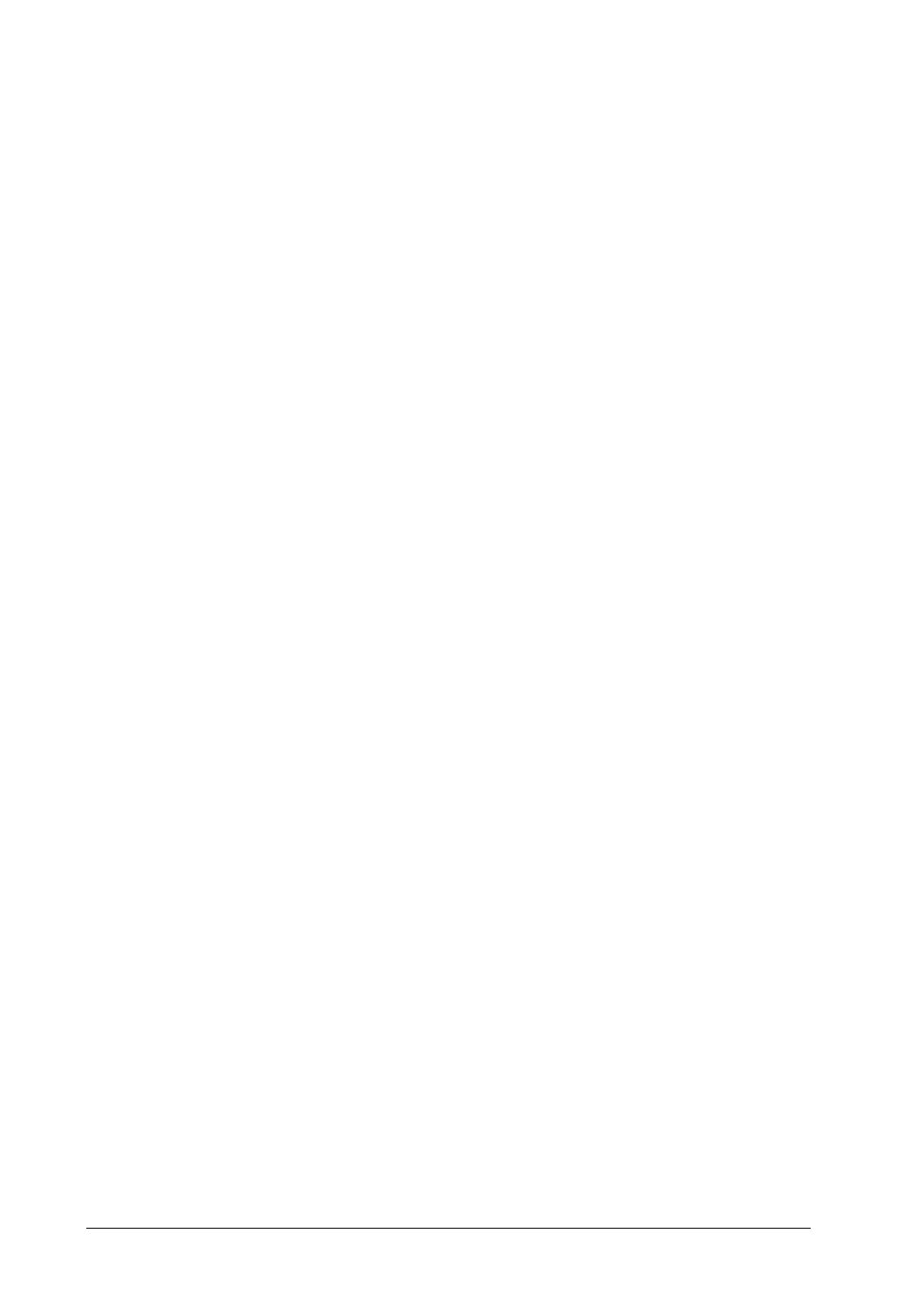## **Contents**

| 1.        | <b>INTRODUCTION</b>                                  |                                                                                                             |                              |
|-----------|------------------------------------------------------|-------------------------------------------------------------------------------------------------------------|------------------------------|
|           |                                                      | The Public Interest Advocacy Centre                                                                         | 1                            |
|           |                                                      | PIAC consultations and acknowledgments                                                                      | 1                            |
|           |                                                      | Victorian Human Rights Consultation Committee                                                               | $\mathbf{2}$                 |
| <u>z.</u> |                                                      | THE GOVERNMENT'S COMMITMENTS                                                                                | 3                            |
| <u>3.</u> | <b>TEN KEY QUESTIONS</b>                             |                                                                                                             |                              |
|           | 1.                                                   | Is change needed in Victoria to better protect human rights?                                                | $\overline{\mathbf{5}}$<br>5 |
|           | 2.                                                   | If change is needed, how should the law be changed to achieve this?                                         | 5                            |
|           |                                                      | General position                                                                                            | 5                            |
|           |                                                      | Detailing PIAC's preferred model                                                                            | 6                            |
|           |                                                      | Binding public authorities<br>(a)                                                                           | $\boldsymbol{6}$             |
|           |                                                      | Individual cause of action and remedies<br>(b)                                                              | $\overline{7}$               |
|           |                                                      | Legislative consistency with human rights<br>(c)                                                            | 10<br>10                     |
|           |                                                      | Judicial declarations of inconsistency<br>(d)<br>Interconnectedness of rights<br>(e)                        | 11                           |
|           |                                                      | Entrenchment<br>(f)                                                                                         | 12                           |
|           |                                                      | Community engagement<br>(g)                                                                                 | 12                           |
|           |                                                      | Reasonable limits clause and notwithstanding clause<br>(h)                                                  | 12                           |
|           |                                                      | Cost effectiveness<br>(i)                                                                                   | 12                           |
|           | 3.                                                   | If Victoria had a Charter of Rights, what rights should it protect?                                         | 13                           |
|           | 4.                                                   | What should be the role of our institutions of government in protecting<br>human rights?                    | 15                           |
|           | 5.                                                   | What should happen if a person's rights are breached?                                                       | 16                           |
|           |                                                      | Individual remedies                                                                                         | 17                           |
|           |                                                      | Systemic outcomes                                                                                           | 18                           |
|           |                                                      | Compliance mechanisms                                                                                       | 19                           |
|           | 6.                                                   | What wider changes would be needed if Victoria brought about a Charter of                                   |                              |
|           |                                                      | Human Rights?                                                                                               | 20                           |
|           | 7.                                                   | What role could the wider community play in protecting and promoting                                        |                              |
|           |                                                      | human rights?                                                                                               | 20                           |
|           | 8.                                                   | What other strategies are needed to better protect human rights?                                            | 21                           |
|           |                                                      | Parliamentary strategies                                                                                    | 21                           |
|           |                                                      | Administrative measures                                                                                     | 22                           |
|           | 9.                                                   | If Victoria introduced a Charter of Human Rights, what should happen next?                                  | 23                           |
|           | 10.                                                  | Is there anything else you would like to tell us about how human rights<br>should be protected in Victoria? | 25                           |
| 4.        |                                                      | <b>RESPONSES TO GOVERNMENT CONCERNS</b>                                                                     | 26                           |
|           |                                                      | <b>Parliamentary sovereignty</b>                                                                            | 26                           |
|           | Delineation of Commonwealth and State responsibility |                                                                                                             |                              |
|           | Litigation culture                                   |                                                                                                             |                              |
|           | <b>Fixed concepts of rights</b>                      |                                                                                                             |                              |
| 5.        |                                                      | <b>CHARTER OF RIGHTS - AN ALTERNATIVE MODEL</b>                                                             | 28                           |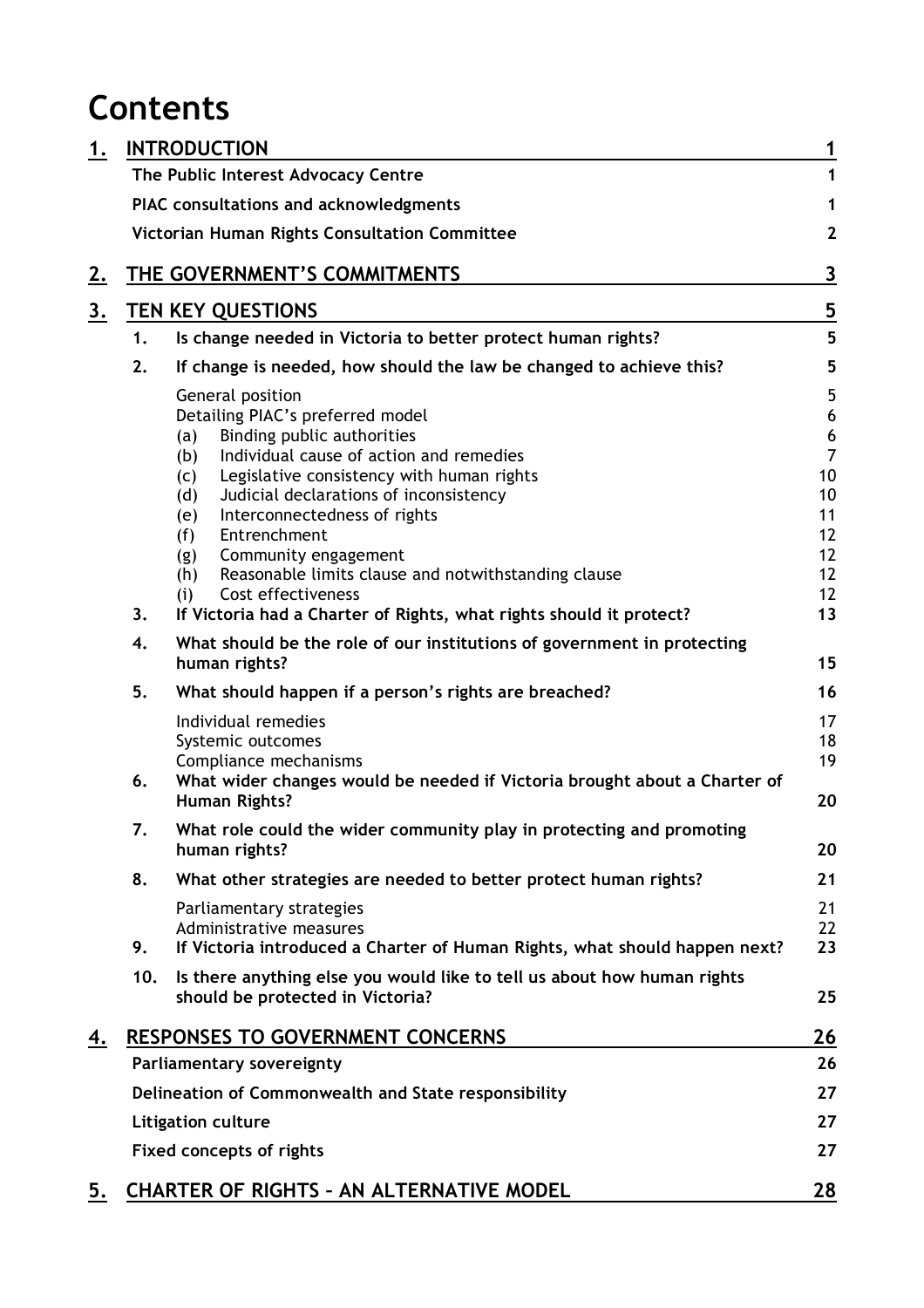| <b>6. CHARTER PLUS</b>              | າດ  |
|-------------------------------------|-----|
| Use of policy platforms             | 29  |
| <b>Social Performance Reporting</b> | 29. |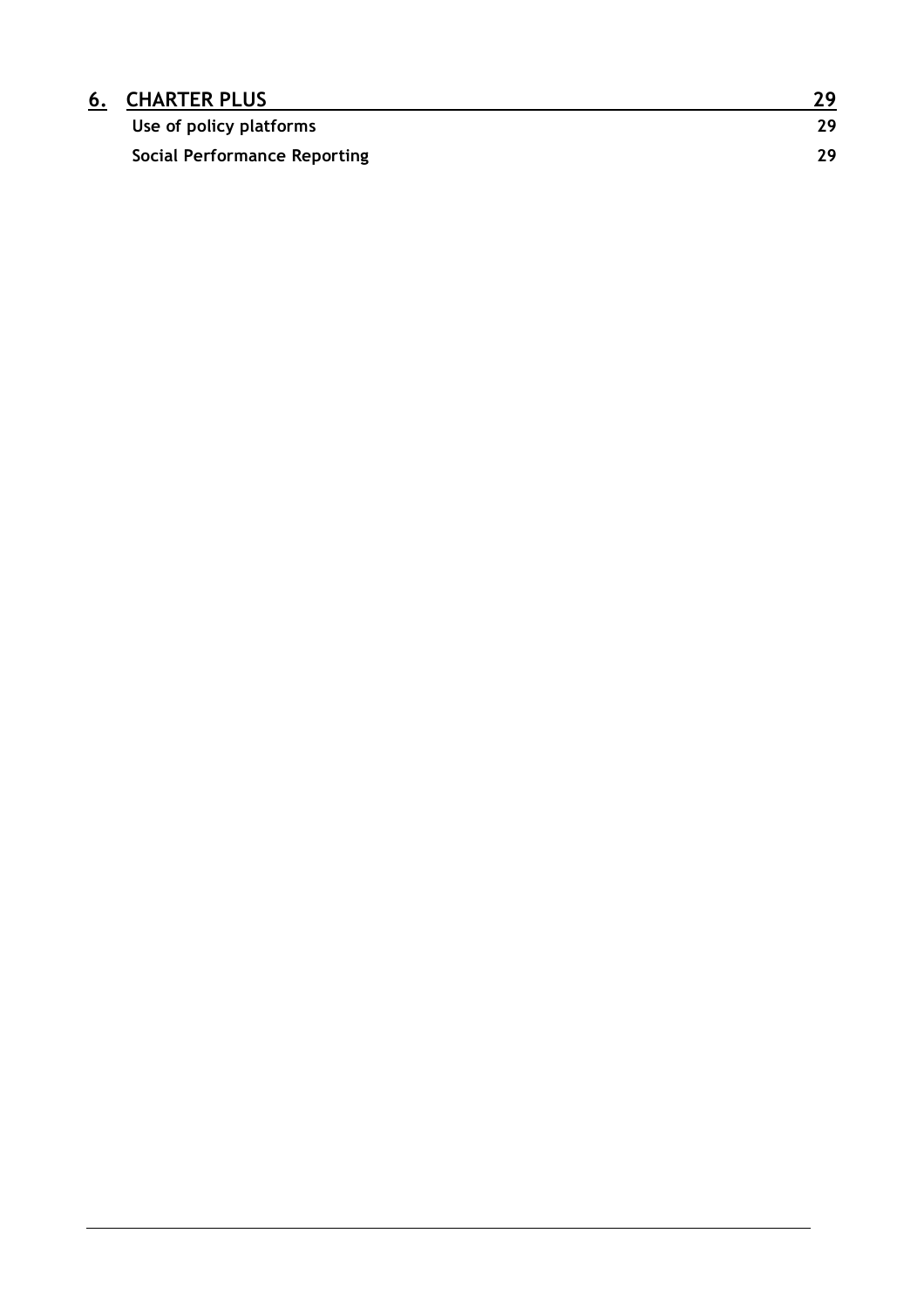# **1. Introduction**

## **The Public Interest Advocacy Centre**

The Public Interest Advocacy Centre (**PIAC**) is an independent, non-profit legal and policy centre. PIAC provides legal advice and representation, public policy programs and advocacy training to promote the rights of disadvantaged and marginalised people and enhance accountability, fairness and transparency in government decision-making.

PIAC's key goal is to undertake strategic legal and policy interventions in public interest matters in order to foster a fair, just and democratic society and empower citizens, consumers and communities.

PIAC's work extends beyond the interests and rights of individuals; it specialises in working on issues that have systemic impact at both a NSW and National level. PIAC's clients and constituencies are primarily those with least access to economic, social and legal resources and opportunities. PIAC provides its services for free or at minimal cost.

Wherever possible, PIAC works co-operatively with other public interest groups, community and consumer organisations, Community Legal Centres, private law firms, professional associations, academics, experts, industry and unions to achieve its goals.

Established in July 1982 as an initiative of the Law Foundation of New South Wales, with support from the NSW Legal Aid Commission, PIAC was the first, and remains the only, broadly-based public interest legal centre in Australia. Financial support for PIAC comes primarily from the NSW Public Purpose Fund and the Commonwealth and State Community Legal Centre Funding Program. PIAC generates approximately forty per cent of its income from project and case grants, seminars, consultancy fees, donations and recovery of costs in legal actions.

### **PIAC consultations and acknowledgments**

PIAC gratefully acknowledges the following people for their participation in consultations and for contributing to PIAC's thinking in relation to this submission:

- Dianne Otto, Associate Professor, Faculty of Law, University of Melbourne;<br>  **Pater Bailov, Associate Professor, Faculty of Law, Australian Metional University**
- Peter Bailey, Associate Professor, Faculty of Law, Australian National University;<br>• Rowena Daw, Human Rights Legal Adviser, Human Rights Office (ACT)
- Rowena Daw, Human Rights Legal Adviser, Human Rights Office (ACT) ;
- Gordon Renouf, General Manager, Policy & Campaigns, Australian Consumers' Association;
- Simeon Beckett, Barrister, Maurice Byers Chambers and President, Australian Lawyers for Human Rights;
- Indira Rosenthal, Parliamentary Review Committee, NSW Parliament and National Committee Member, Australian Lawyers for Human Rights; and
- Kate Eastman, Barrister, St James Chambers.

The views in this document remain PIAC's and should not be attributed to any of those we have consulted in preparing this submission.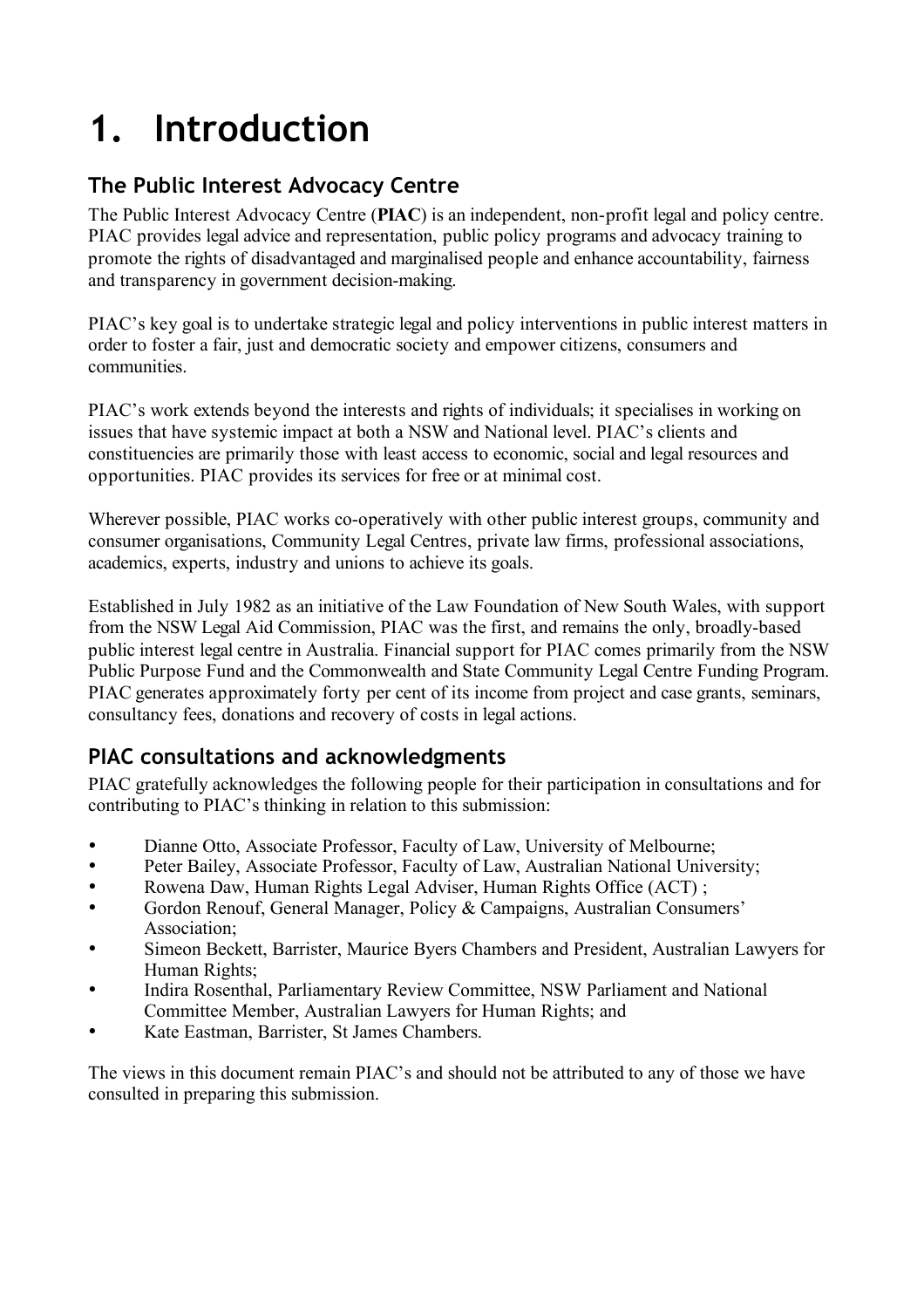## **Victorian Human Rights Consultation Committee**

PIAC congratulates the Victorian Government (**the Government**) for initiating the Human Rights Consultation Project, consistent with the policy commitments contained in *Growing Victoria Together* <sup>1</sup> and the *Justice Statement*. 2

PIAC welcomes the creation of the Human Rights Consultation Committee (**the Committee**) and thanks the Committee for the opportunity to make this submission.

PIAC notes the significant time constraints within which the Committee is working and records its concern at the short consultation period allowed by the Government. A longer period for consultation would have been more conducive to greater community awareness and participation. PIAC therefore places great value in its submissions on ways by which to engage the community following this consultation process and the eventual passage of any Charter of Rights.

 <sup>1</sup> Victorian Department of Premier and Cabinet, *Growing Victoria Together: A Vision for Victoria to 2010 and Beyond* (2001) (**Growing Victoria Together**) <http://www.growingvictoria.vic.gov.au>.

<sup>2</sup> The Hon Rob Hulls, *Attorney-General's Justice Statement: New Directions for the Victorian Justice System, 2004-2014* (May 2004) (**Justice Statement**), Part 4.0, especially Part 4.2.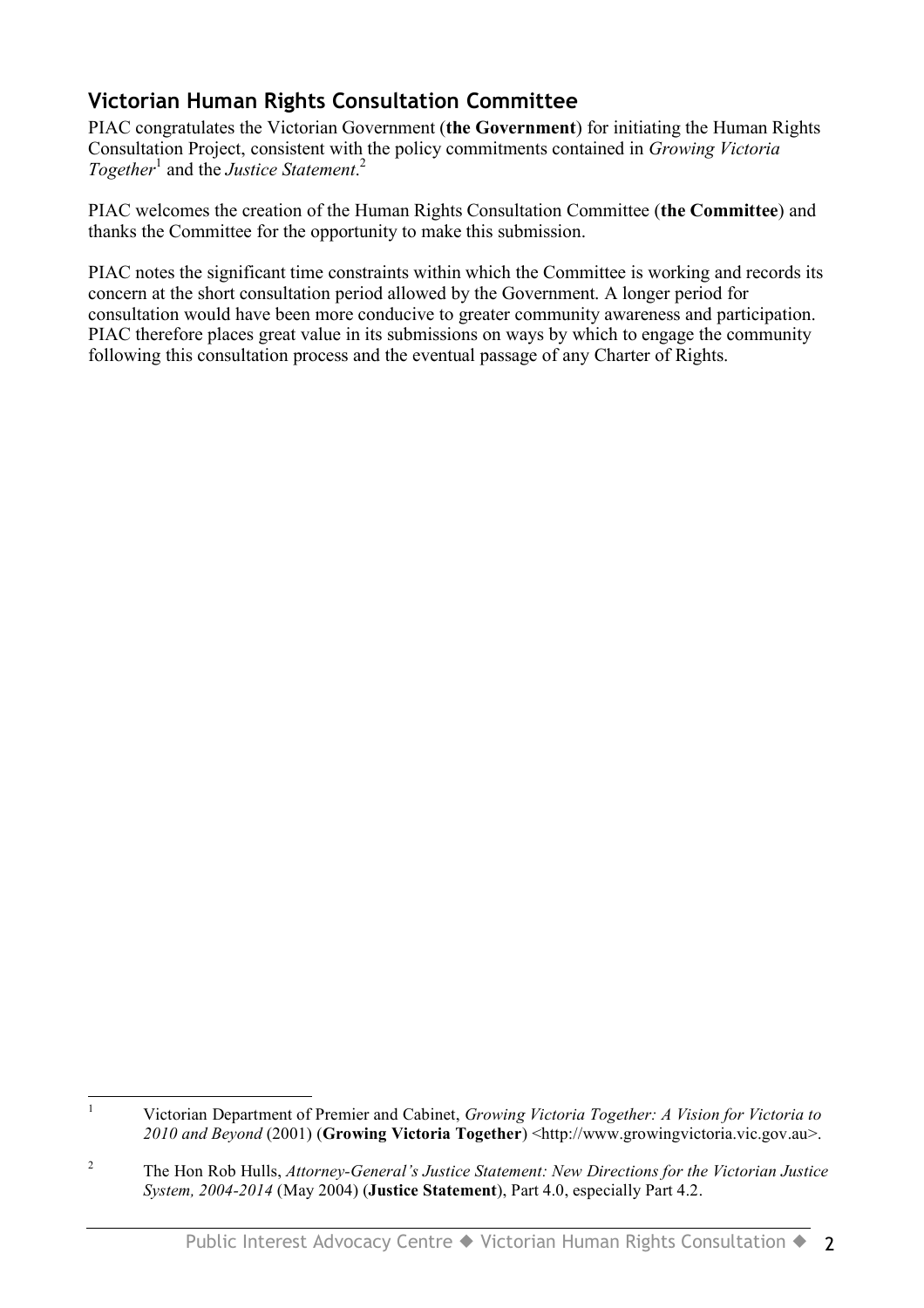# **2. The Government's Commitments**

In *Growing Victoria Together*, the Government committed itself to building a fairer society that reduces disadvantage and respects diversity by protecting rights, building cohesive communities and reducing inequalities. <sup>3</sup> In the *Justice Statement*, the Government committed itself to 'ensuring that all Victorians have the opportunity to realise their human rights, and through this, their full potential'. 4

The *Justice Statement* sets out the Government's understanding of human rights as being:

… essential to human dignity, freedom and tolerance, and are a vital prerequisite for a free and democratic society. They represent the fundamental protections afforded to all members of a society regardless of their particular attributes, and are a statement of the value that is attached to our common humanity. 5

The *Justice Statement* usefully acknowledges the need to deliver substantive equality. It recognises the need to address disadvantage to create equality of opportunity and equality under the law.<sup>6</sup> It recognises the need for systemic interventions. <sup>7</sup> Finally, it endorses a whole-of-government approach.<sup>8</sup>

In PIAC's view, the *Justice Statement* and *Growing Victoria Together*, both of which were approved by Cabinet, are difficult to reconcile with the subsequent *Statement of Intent*, which was released by Cabinet.

In particular, PIAC notes the following concerns:

- The *Statement of Intent* frames the purpose of the consultation as a task of identifying 'those mechanisms that will strengthen Victorians' enjoyment of their democratic rights and the institutions that protect those rights'. It marks a shift away from 'human rights' to 'democratic rights', a much more limited concept.
- The *Statement of Intent* forecloses areas for discussion that are highlighted for consultation in the *Justice Statement* by clearly signaling that a constitutionally entrenched model and that any model with an individual right of action would not be supported;
- Further, the *Statement of Intent* supports a focus on the rights articulated by the *International Covenant on Civil and Political Rights* (**ICCPR**) at the expense of economic, social and cultural rights articulated in the *International Covenant on Economic, Social and Cultural Rights* (**ICESCR**). Foreclosing debate in this way is not consistent with the

- <sup>6</sup> *Justice Statement*, Part 4.1, 52. PIAC further acknowledges the Government's social action plan, *A Fairer Victoria: Creating opportunity and addressing disadvantage*, with its fourteen strategies for addressing disadvantage in Victoria.
- <sup>7</sup> *Justice Statement*, Part 4.2.2, 56-57.
- <sup>8</sup> *Justice Statement*, Part 4.1, 52.

 <sup>3</sup> *Growing Victoria Together*, Part 8, 18-19.

<sup>4</sup> *Justice Statement*, Part 4.1, 52.

<sup>5</sup> *Justice Statement*, Part 4.2, 53.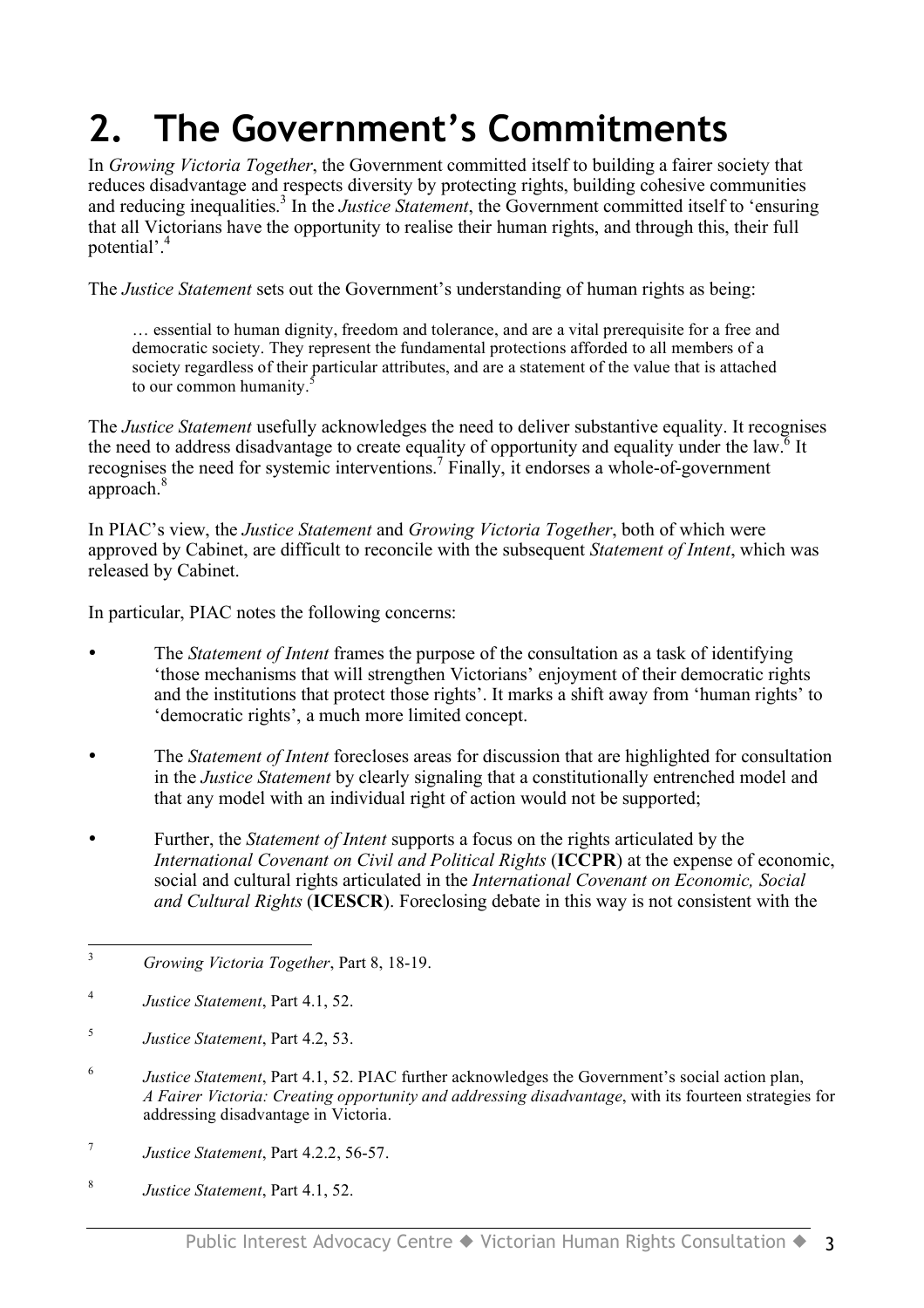Government's own commitment in the *Justice Statement* to consult Victorians about how human rights principles can be more clearly supported in Victoria.<sup>9</sup>

PIAC is aware of broad community disappointment in the distance between the *Justice Statement* and the more recent *Statement of Intent* and the expedited nature of the community consultation. In PIAC's submission, such disappointment is warranted. PIAC regrets the premature foreclosure of the issues under consideration. Nonetheless, PIAC is committed to engaging with the Government to achieve outcomes that will foster a robust human rights culture in Victoria.

PIAC understands the current consultation process about a Charter of Rights as a first step on a longer path. In PIAC's submission, it is critical that the Government be clear about its long-term vision and how it intends to achieve it. PIAC makes this submission to assist Government in that task.

 <sup>9</sup> *Justice Statement*, Part 4.2.3, 57. The Government states:

The Government believes the community should be consulted about how human rights principles could be more clearly supported in Victoria. A consultation process will be established to canvas the sorts of rights that need protection, and the remedies and processes available to promote compliance with human rights obligations.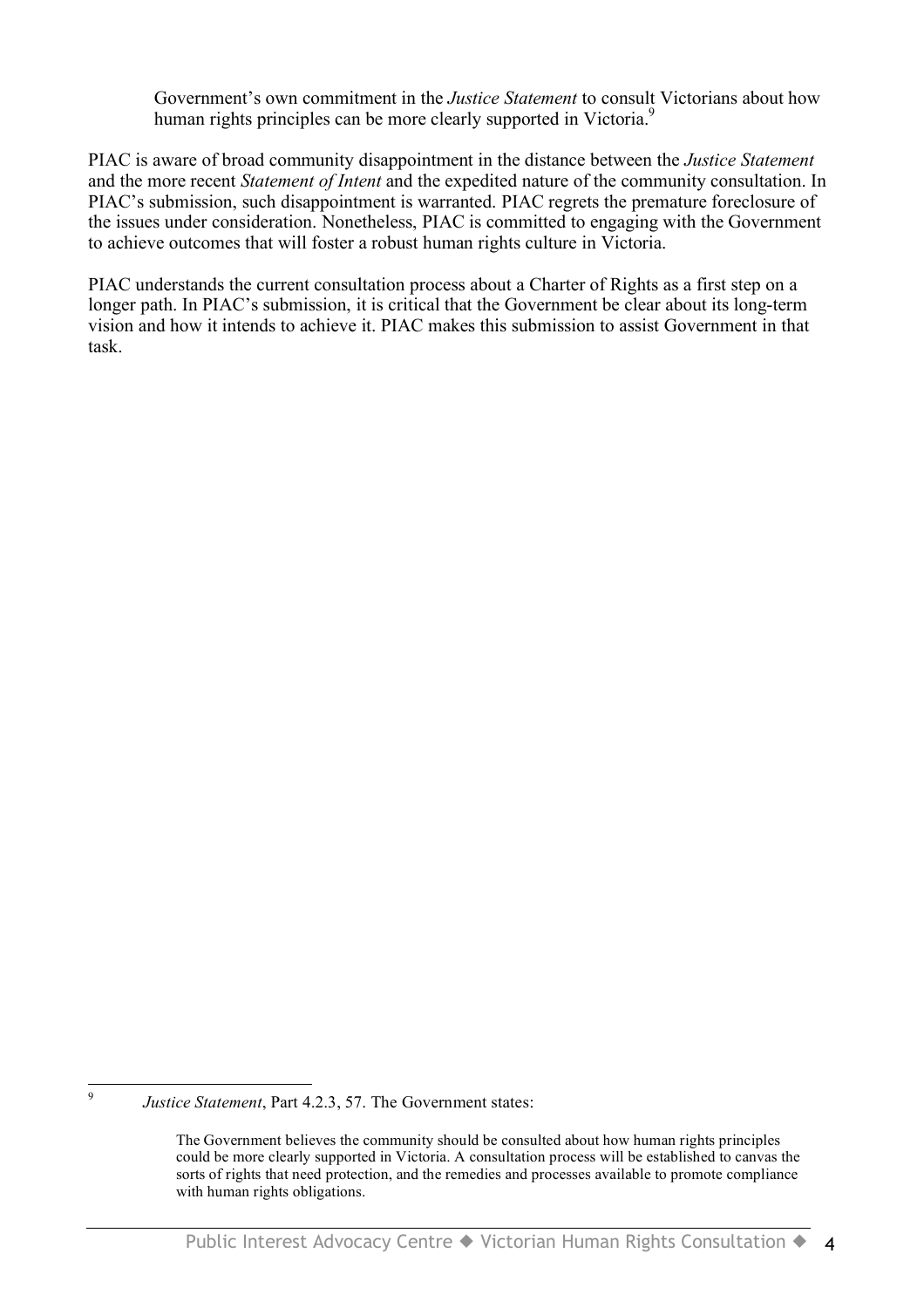## **3. Ten key questions**

The Committee, in its discussion paper, posed ten key questions. PIAC provides brief responses here and refers the Committee to its more detailed comments in other parts of the submission.

| Is change needed in Victoria to better protect human rights? |
|--------------------------------------------------------------|
|                                                              |

Yes.

*2. If change is needed, how should the law be changed to achieve this?*

#### *General position*

Such change should be achieved by introducing a legislatively entrenched Charter of Rights and establishing a set of institutions and processes to support the full implementation of the principles recognised in the Charter of Rights.

The Charter of Rights should apply to the acts and omissions of a 'public authority'. By 'public authority', PIAC means to capture obvious government officers and entities such as Ministers, the Parliament, government departments and agencies, courts and tribunals, the police, and public servants. PIAC is also concerned to ensure coverage of actions and omissions of contractors and other persons or entities when performing functions for government, or that government would ordinarily perform. The term 'public authority' captures all these classes of people or entities when performing a public function, and also permits some interpretive leeway.

In order to achieve that objective, PIAC supports a Charter of Rights that:

- binds public officials, authorities, agents and those performing public functions; and
- gives individuals a direct right of action and enforceable remedies in Victorian courts, with respect to certain rights, including but not limited to the rights recognised and protected in the ICCPR; and
- requires that all new legislation, including delegated legislation, respects, protects and promotes the rights recognised in the Charter of Rights; and
- vests courts with the authority to interpret existing legislation and delegated legislation consistent with the rights recognised in the Charter of Rights,
- vests the Supreme Court of Victoria with authority to read down or strike down inconsistent laws as invalid; and
- recognises the interconnectedness and indivisibility of classes of human rights by recognising the full spectrum of human rights rather than a limited sub-set of rights, such as political and civil rights alone; and
- is legislatively entrenched such that it cannot be changed without at least a two thirds majority of the Victorian Parliament sitting in a joint session; and
- include a 'reasonable limits' clause; and
- does not include 'notwithstanding' clause.

PIAC supports a Charter of Rights in this form because:

- it is emblematic of the Government's commitment to protect, respect and promote human rights in Victoria;
- it provides a clear normative framework against which public functions and actions can be assessed and within which individual rights, freedoms and responsibilities can be balanced;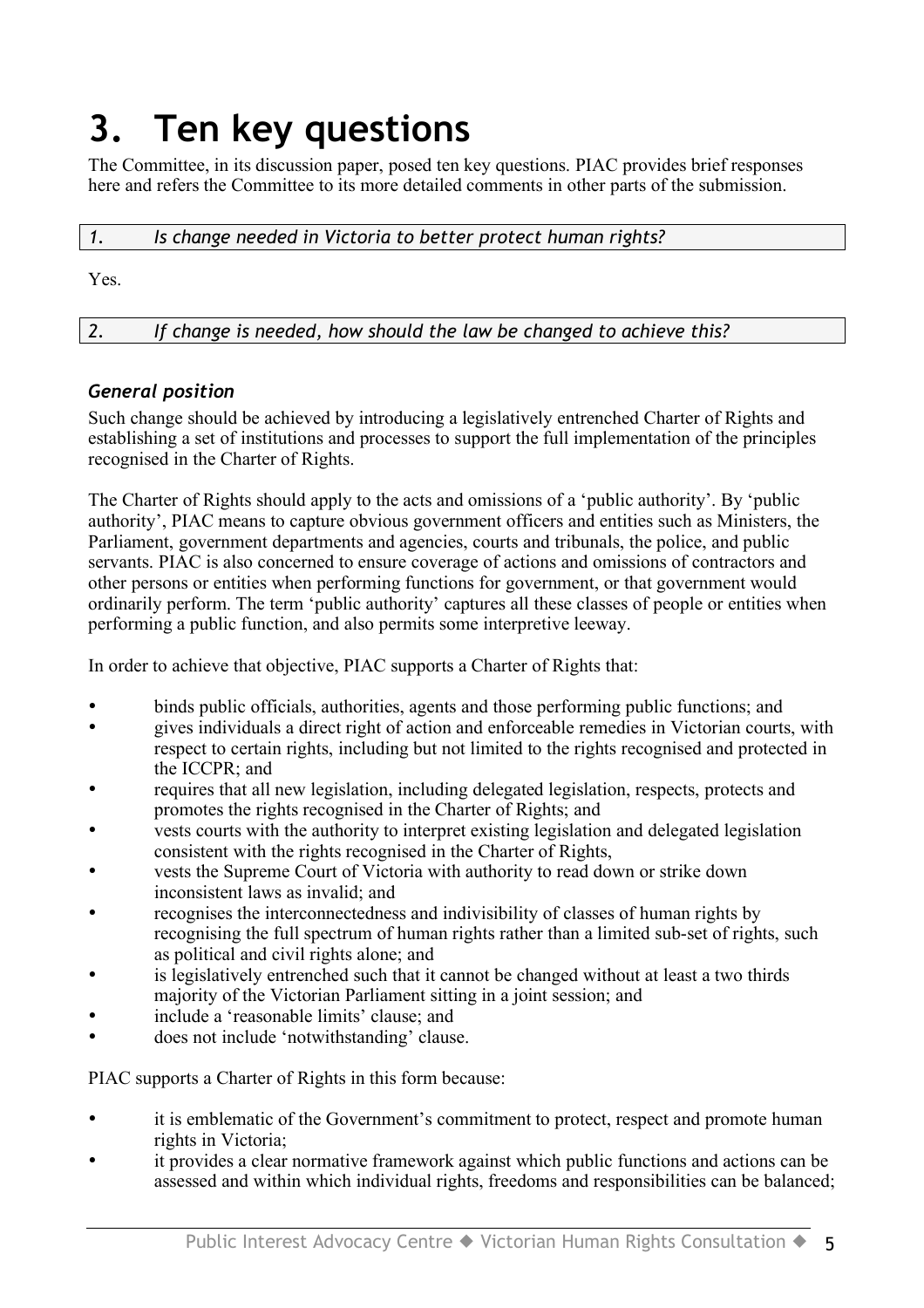- it engages the three branches of Government—the Parliament, Executive and Judiciary—in dialogue about how to protect, respect and promote human rights;
- it generates a shared community understanding of what the content of the human rights recognised in the Charter of Rights mean for Victorians;
- it sparks engagement with the broader community;
- it signals real commitment from Government by aligning rights with remedies;
- it is a cost-effective means of protecting, promoting and fulfilling human rights in Victoria.

PIAC now addresses some of the key characteristics in detail.

#### *Detailing PIAC's preferred model*

#### *(a) Binding public authorities*

The Charter of Rights should impose an explicit obligation on public authorities, officials and agencies to protect, promote, respect and fulfill the rights it recognises.

In comparable jurisdictions such as the United Kingdom and New Zealand, the obligations in the respective legislation applies to those exercising any public function, power or duty. Section 6 of the *Human Rights Act 1998* (United Kingdom) provides:

Section 6

(1) It is unlawful for a public authority to act in a way which is incompatible with a Convention right.

Notably, Parliament or a person exercising functions in connection with Parliamentary proceedings, are *not* included in the application of the *Human Rights Act 1998* (UK). 10

A breach of section 6(1) gives a person a right to a bring proceedings<sup>11</sup> and to obtain a remedy.<sup>12</sup>

In New Zealand, section 3 of the *Bill of Rights Act 1990* (NZ) provides that:

This Bill of rights applies only to acts done:

- (a) by the legislative, executive, or judicial branches of the government of New Zealand;
- (b) by any person or body in the performance of any public function, power, or duty conferred or imposed on that person or body by or pursuant to law.

PIAC submits that the Charter of Rights should borrow from both the United Kingdom and New Zealand by ensuring that all three branches of Government are subject to the Charter of Rights, including in a legislative capacity, and that the Charter employ the concept of 'public authority' as a neater means of achieving the same end as sub-section 3(b) of the New Zealand *Bill of Rights Act 1990* (NZ).

In the United Kingdom, the guidance documentation produced to assist public servants to implement the *Human Rights Act 1998* (UK) advises public servants that '[i]n some cases it will be difficult to know if a body is a public authority. You will need to take legal advice to clarify this.' It then goes on to provide non-exhaustive key characteristics of a public authority which include:

• whether the body performs or operates in the public domain as an integral part of a statutory system that performs public law duties;

<sup>12</sup> *Human Rights Act 1998* (UK), s 8.

 <sup>10</sup> *Human Rights Act <sup>1998</sup>* (UK), <sup>s</sup> 6(3).

<sup>11</sup> *Human Rights Act 1998* (UK), s 7(1).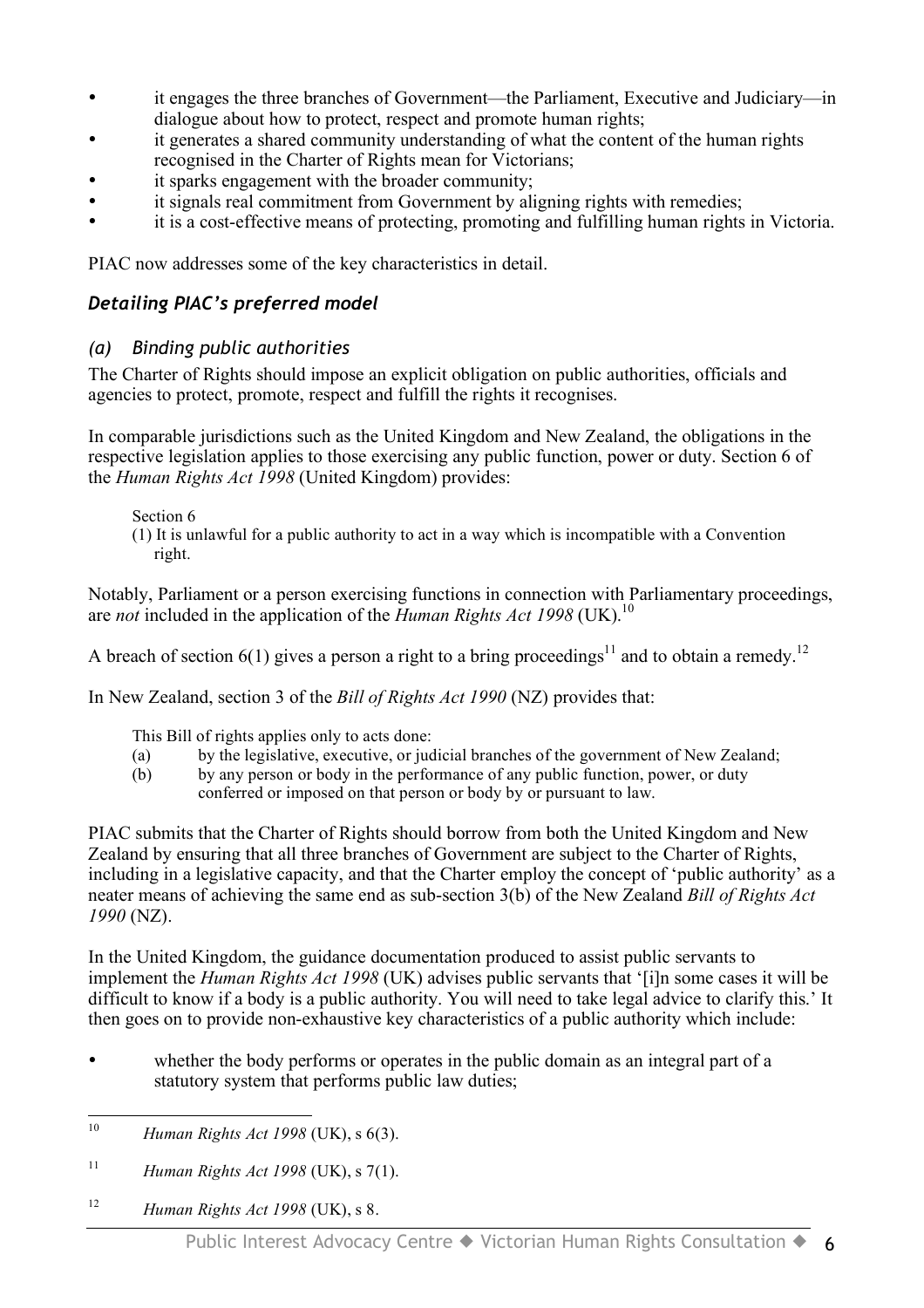- whether the duty performed is of public significance;
- whether the rights or obligations of individuals may be affected in the performance of the duty;
- whether an individual may be deprived of some legitimate expectation in performance of the duty;
- whether the body is non-statutory but is established under the authority of government or local government;
- whether the body is supported by statutory powers and penalties;
- whether the body performs functions that the government or local government would otherwise perform;
- whether the body is under a duty to act judicially in exercising what amounts to public powers. 13

PIAC endorses this approach.

#### *(b) Individual cause of action and remedies*

A Charter without a mechanism to provide individuals whose rights have been violated with an accessible and effective remedy is relatively meaningless. A Charter of Rights without directly enforceable protections neither encourages respect by public authorities for the rights it recognises, nor inspires general public confidence that the Government will honour its stated intent to respect, fulfill and promote human rights in Victoria.

To provide a right without a remedy would mean that the Government was claiming to be a champion of human rights protection without being subject to an important measure to keep it true to its human rights commitments, namely, an individual right of action for an effective remedy. The provision of an accessible and effective remedy is itself a basic principle of human rights law.

The United Nations' Human Rights Committee, the committee that oversees States parties' compliance with their obligations under the ICCPR, has said in a General Comment that the Covenant requires:

… that in addition to effective protection of Covenant rights States parties must ensure that individuals also have accessible and effective remedies to vindicate those rights. Such remedies should be appropriately adapted so as to take account of the special vulnerability of certain categories of person, including in particular children.<sup>14</sup>

The Committee goes on to note that the ICCPR requires that:

States parties make reparation to individuals whose Covenant rights have been violated. Without reparation to individuals whose Covenant rights have been violated, the obligation to provide an effective remedy ... is not discharged.<sup>15</sup>

…

 $\overline{a}$ 

- <sup>14</sup> United Nations' Human Rights Committee, General Comment No 31, 'The Nature of the General Legal Obligation Imposed on States Parties to the Covenant'. UN Doc HRO/Gen/1/Rev 7, ¶15.
- <sup>15</sup> United Nations' Human Rights Committee, General Comment No 31, 'The Nature of the General Legal Obligation Imposed on States Parties to the Covenant'. UN Doc HRO/Gen/1/Rev 7, ¶16.

<sup>13</sup> Human Rights Task Force Secretariat, Human Rights Unit, Home Office, *Human Rights Task Force Guidance for Public Authorities: A New Era of Rights and Responsibilities. Core Guidance for Public Authorities* (2000) 12.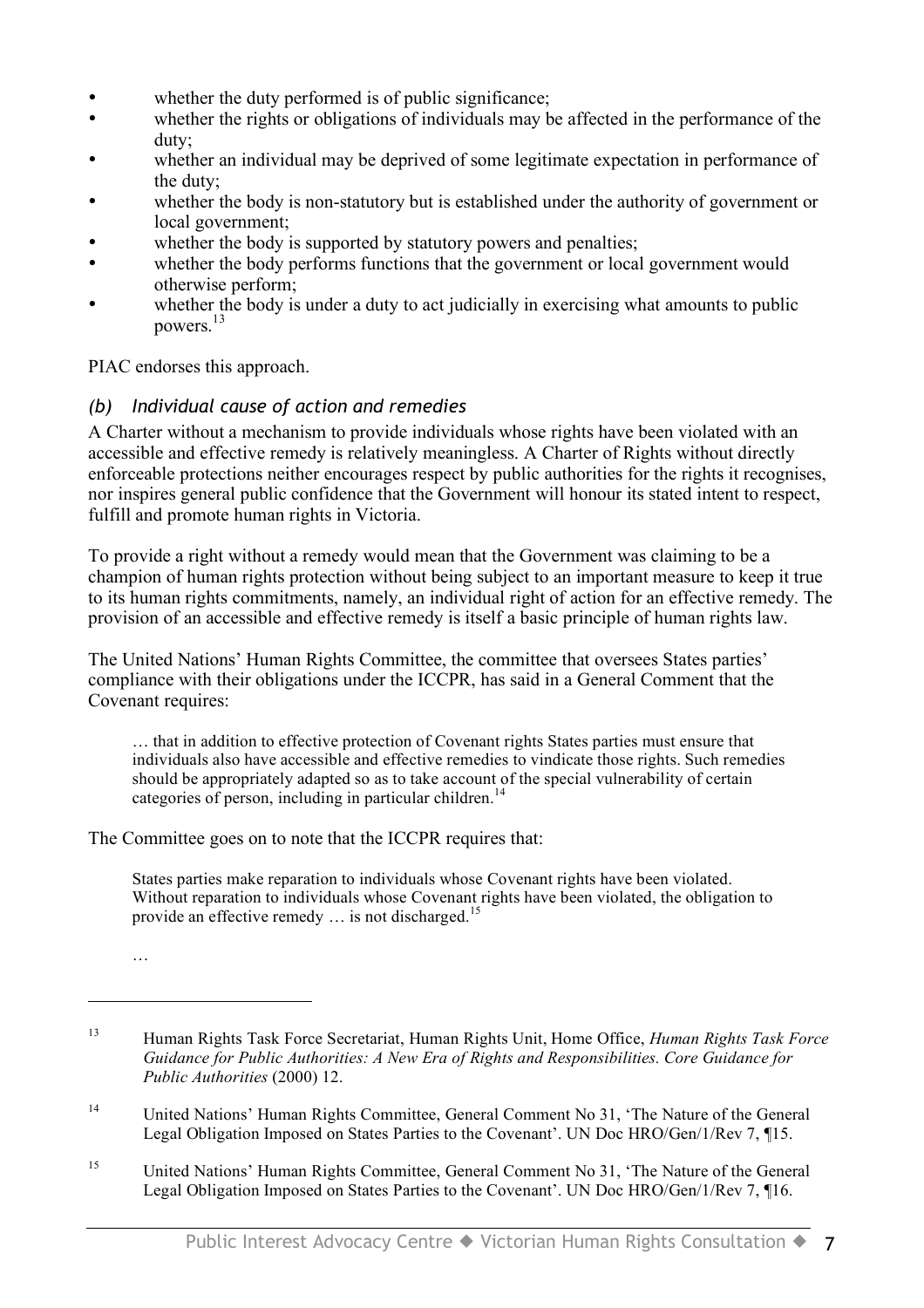The Committee further takes the view that the right to an effective remedy may in certain circumstances require States parties to provide for and implement provisional or interim measures to avoid continuing violations and to endeavour to repair at the earliest possible opportunity any harm that may have been caused by such violations.<sup>16</sup>

The common law has long recognised the necessary correlation between a right and a remedy in the maxim *ubi jus ibi remedium* (for the violation of every right, there must be a remedy). Chief Justice Holt in a judgment in 1703 said:

If the plaintiff has a right, he must of necessity have a means to vindicate and maintain it, and a remedy if he is injured in the enjoyment of it; and indeed it is a vain thing to imagine a right without a remedy ... want of right and want of remedy are reciprocal.<sup>17</sup>

As PIAC has set out above, the UN Human Rights Committee has provided definitive guidance on the meaning of Article  $2(3)$  of the ICCPR.<sup>18</sup> Provisions exist in certain other human rights instruments for measures to ensure that a person who suffers a breach of the relevant standard has an effective remedy.<sup>19</sup>

One objection to including economic, social and cultural rights in any Charter of Rights is that they are not justiciable in the same way as civil and political rights. There is no equivalent provision to Article 2(3) of the ICCPR in ICESCR. Rather, Article 2(1) of the ICESCR requires that States Parties take steps, to the maximum of its available resources, to achieve progressively the full realisation of the rights recognised in the ICESCR, particularly through legislative measures.

Yet, the practice of the South African Constitutional Court in adjudicating claims based on violations of economic, social and cultural rights teaches us that the task of protecting economic, social and cultural rights is not qualitatively different from protecting civil and political rights.<sup>20</sup>

<sup>18</sup> Article 2(3) of the ICCPR provides that:

Each State Party to the present Covenant undertakes:

(a) To ensure that any person whose rights or freedoms as herein recognised are violated shall have an effective remedy, notwithstanding that the violation has been committed by persons acting in an official capacity;

(b) To ensure that any person claiming such a remedy shall have his right thereto determined by competent judicial, administrative or legislative authorities, or by other competent authority provided for by the legal system of the State, and to develop the possibilities of judicial remedy;

- (c) To ensure that the competent authorities shall enforce such remedies when granted.
- <sup>19</sup> For example: *Convention on the Elimination of all Forms of Discrimination against Women*, Article 2(b) by which a State party undertakes to adopt legislative and other measures, including sanctions, to prohibit discrimination against women; *Convention against Torture and other Cruel, Inhuman or Degrading Treatment or Punishment*, Articles 4 and 14, by which a State party undertakes to make torture a criminal offence punishable by appropriate penalties, and further, to provide to a victim of torture (or their descendants if they do not survive), an enforceable right to 'fair and adequate compensation' including the means for rehabilitation.
- <sup>20</sup> See ACT Bill of Rights Consultative Committee, *Towards an ACT* Human Rights Act*: Report of the ACT Bill of Rights Consultative Committee* (May 2003) 95-100 especially 96, ¶5.34.

<sup>&</sup>lt;sup>16</sup> United Nations' Human Rights Committee, General Comment No 31, 'The Nature of the General Legal Obligation Imposed on States Parties to the Covenant'. UN Doc. HRO/Gen/1/Rev 7, ¶19.

<sup>17</sup> *Ashby v White* (1703) 2 Ld Ramy 938 at 953; 92 ER 126. PIAC gratefully acknowledges Australian Lawyers for Human Rights for this reference.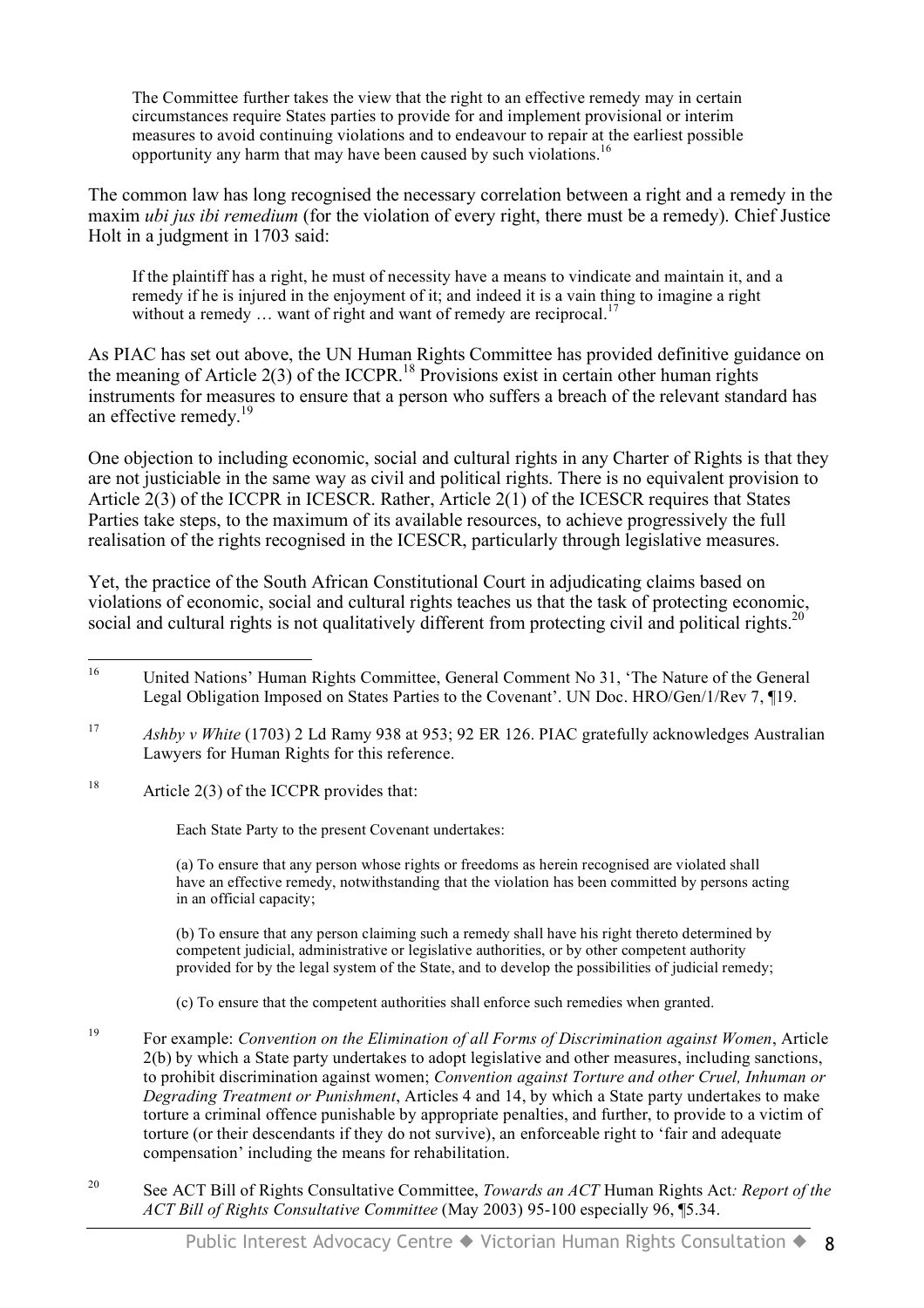The *Constitution of the Republic of South Africa* requires the public authorities to 'take reasonable legislative and other measures, within its available resources, to achieve the progressive realisation of ... this right'.<sup>21</sup> The South African Constitutional Court has adjudicated the right to health<sup>22</sup>, the right to housing<sup>23</sup>, and children's right to shelter.<sup>24</sup>

The notion of 'progressive realisation' is sometimes used by Governments to excuse the lack of explicit protection of economic, social and cultural rights. However, the United Nations Committee on Economic, Social and Cultural Rights provides useful guidance on the meaning of the obligation in Article 2(3). It is not an open-ended obligation. The Committee has said that:

Thus while the full realisation of the relevant rights may be achieved progressively, steps towards that goal must be taken within a reasonably short time after the Covenant's entry into force... Such steps should be deliberate, concrete and targeted as clearly as possible towards meeting the obligations recognised in the Covenant.<sup>25</sup>

The Committee notes that whilst legislative measures are explicitly encouraged in the wording of Article 2(1) of the ICESCR, introducing legislative measures does not exhaust the obligations under the Covenant.<sup>26</sup> The Committee notes that other appropriate measures include judicial remedies.<sup>27</sup>

While PIAC advocates an individually enforceable right as set out below at **Question 5** for both ICCPR and ICESCR rights, it also offers an alternative suggestion here. In relation to ICESCR rights, the Committee might think about a range of remedies that are tailored to the nature of the rights in question.

More often than not, claims involving a breach of economic, social and cultural rights will be brought by on behalf of a group of similarly affected people seeking a common outcome. It may be that the Committee considers appropriate enforcement mechanisms for economic, social and cultural rights to be systemic remedies, available through Courts or through the supercomplaints mechanism outlined by PIAC below at **Question 5**. PIAC reminds the Committee of the importance of ensuring a broad standing provision in the Charter for this purpose, which is addressed below under **Question 5.**

 $\overline{a}$ 

- <sup>23</sup> *Government of South Africa v Grootboom* [2001] 1 SA 46 (group of people squatting on public land); see *Constitution of the Republic of South Africa*, Act 108 of 1996, s 26.
- <sup>24</sup> *Government of South Africa v Grootboom* [2001] 1 SA 46 (group of people squatting on public land); see *Constitution of the Republic of South Africa*, Act 108 of 1996, s 28(1)(c).
- <sup>25</sup> United Nations Committee on Economic, Social and Cultural Rights, General Comment No 3, 'The nature of States parties' obligations (Art 2, para 1, of the Covenant) (1990), UN Doc HRI/GEN/1/Rev 7, ¶2.
- <sup>26</sup> United Nations Committee on Economic, Social and Cultural Rights, General Comment No 3, 'The nature of States parties' obligations (Art 2, para 1, of the Covenant) (1990), UN Doc HRI/GEN/1/Rev 7, ¶4.
- <sup>27</sup> United Nations Committee on Economic, Social and Cultural Rights, General Comment No 3, 'The nature of States parties' obligations (Art 2, para 1, of the Covenant) (1990), UN Doc HRI/GEN/1/Rev 7, ¶¶4-5.

<sup>21</sup> *Constitution of the Republic of South Africa*, Act 108 0f 1996, ss 26(2) and 27(2).

<sup>22</sup> *Soobramoney v Minister of Health, Kwa-Zulu Natal* 1997 (12) BCLP 1696 (CC) (whether restricting access to certain treatments violated the right to health); and *Minister of Health v Treatment Action Campaign* [2002] 5 SA 271 (access to health care services, in particular an anti-retroviral drug used to treat patients with HIV-AIDS).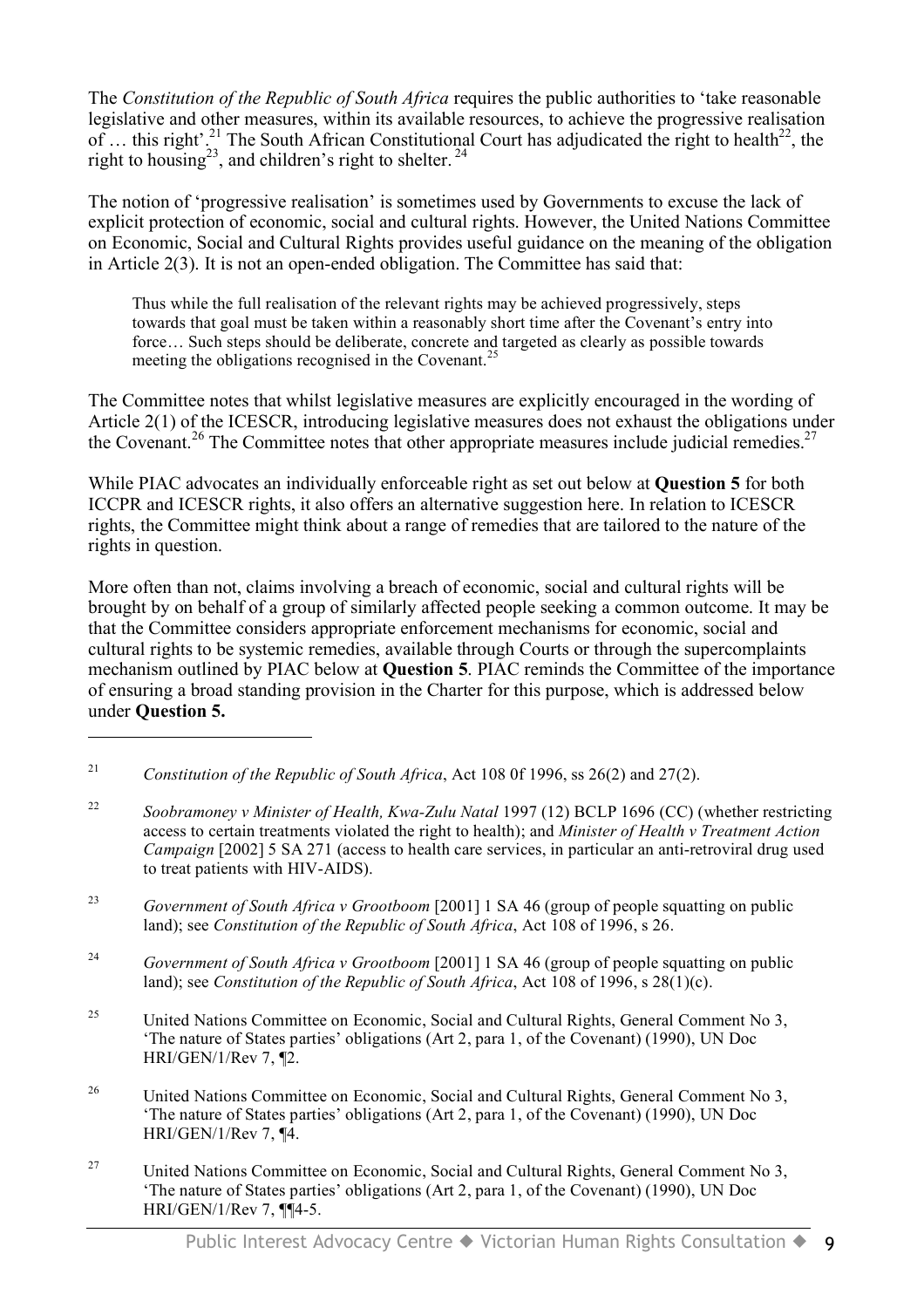#### *(c) Legislative consistency with human rights*

PIAC notes in its response to **Question 8** below that legislative measures include a requirement that all legislative proposals should be accompanied by a detailed Human Rights Impact Statement and that the responsible Minister should, upon introducing any proposed legislation, make a statement about the human rights implications of the proposed legislation.

That alone will not ensure legislative consistency with human rights however. The role of the Judiciary, to act as a counterbalance to the Executive and the Parliament, is required to balance the democratic equation. PIAC submits that an interpretive provision be included in any Charter of Rights by which all legislation (whether primary or delegated legislation) and the common law should be read and given effect, as far as possible, in a way that is compatible with human rights by all Victorian Courts and tribunals.

The strength of the ACT *Human Rights Act 2004* (**HRA**) is in its interpretive provisions. Subsection 30(1) provides that 'in working out the meaning of a Territory law, an interpretation that is consistent with human rights is as far as possible to be preferred'. Importantly, subsection 31(1) goes on to provide that 'international law, and the judgments of foreign and international courts and tribunals, relevant to a human rights may be considered in interpreting the human right'. PIAC submits that an interpretive clause be included in a Charter of Rights in Victoria, and further, that the Charter explicitly allow the consideration of international and comparative jurisprudence on human rights by Victorian courts and tribunals. The value in explicitly allowing courts to consider international and comparative human rights jurisprudence is that Victoria will gain the benefit of sixty years of thinking about the meaning of human rights standards, and be able to interpret that thinking in a locally relevant way.

In the ACT, reflections on the first year of the operation of the HRA often raise the issue of the continuing lack of judicial and legal practitioner capacity in the area of human rights jurisprudence. PIAC submits that this is an area in which government resources should be allocated to increase capacity and awareness.

#### *(d) Judicial declarations of inconsistency*

PIAC submits that the Supreme Court of Victoria should be empowered to strike down as invalid legislation and delegated legislation that is inconsistent with recognised rights in the Charter of Rights, and which cannot be interpreted in a way that is compatible with those rights.

Lower courts, faced with an application to strike down legislation as invalid, should be empowered to refer this to the Supreme Court.

PIAC does not support the ACT HRA's Declaration of Inconsistency. In PIAC's submission, the ACT model—by which the Supreme Court may make a Declaration of Inconsistency to be tabled in Parliament and formally responded to in Parliament by the Government of the day—is a weak one. It is often justified by reference to 'parliamentary sovereignty'. This is a specious justification. PIAC encourages a robust dialogue between the Judiciary, the Parliament and the Executive and one which carries with it effective consequences.

Parliamentary sovereignty means that parliament is not bound by the legislative actions of any previous parliament, and retains the power to legislate on any subject matter lawfully within its jurisdiction. Parliament is properly subject to judicial oversight, and where a court strikes down or reads down a legislative provision, that is a meaningful form of dialogue between the arms of government. Parliament remains free to re-legislate in a lawful manner on the same subject. This is a fundamental principle of Australian democractic institutions, and PIAC sees no compelling reason to make an exceptional or less robust arrangement in relation to human rights protection.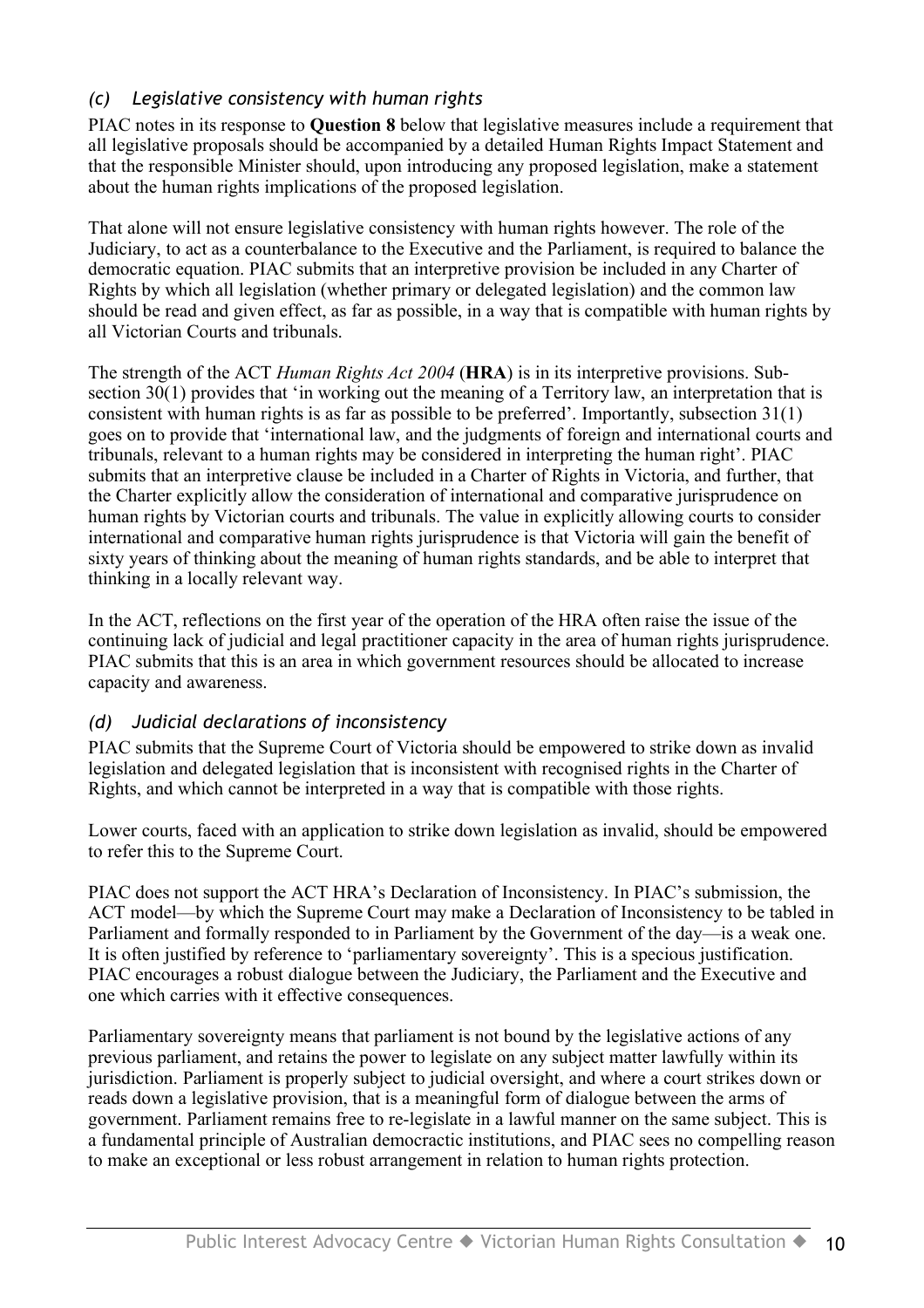#### *(e) Interconnectedness of rights*

The inclusion in the Charter of economic, social and cultural rights would not spell either fiscal disaster nor loss of Parliamentary sovereignty.

PIAC has already noted the Government's preference for civil and political rights articulated in the *Statement of Intent*. The Government's justification for its preference is awkward. The Government claims that:

Those who are living in poverty and people from marginalised communities have often had the most need of the protections offered by the basic rights found in the ICCPR… The Government's primary purpose in this initiative is to adequately recognise, protect and promote *those rights that have a strong measure of acceptance in the community*. (*Emphasis added*) 28

Further, in defence of its position against the inclusion of economic, social and cultural rights, the Government claims:

Legislating for the protection of the ICESC rights … is complicated by the fact that such rights can raise difficult issues of resource allocation and that many deal with responsibilities that are shared between the State and Commonwealth Governments. The Government also believes that Parliament rather than the courts should continue to be the forum where issues of social and fiscal policy are scrutinised and debated.

In PIAC's submission, a focus on people living in poverty and from marginalised communities teaches the importance of insisting on the interconnectedness and indivisibility of rights. People need to eat, to have access to appropriate shelter and to a secure income source, just as they ought to enjoy the right to vote and other civil and political rights. To create a division between these classes of rights is arbitrary, artificial and out of touch with the reality of people in Victoria who are doing it tough.

The Government should not baulk at considering the protection of economic, social and cultural rights together with civil and political rights. In significant ways, the Government has already committed itself to delivering on economic, social and cultural rights in its plan for social sustainability, *A Fairer Victoria*. <sup>29</sup> The budgetary commitments connected to the policy statements in *A Fairer Victoria* span the range of civil and political rights, economic, social and cultural rights and other human rights treaties such as the *Convention on the Rights of the Child* (**CROC**), the *Convention on Elimination of all forms of Racial Discrimination* (**CERD**) and the *Convention on the Eimination of all forms of Discrimination Against Women* (**CEDAW**).

The Government has provided financial commitments for revitalised disability services, measures to ensure family integrity, general rights to access government services (including the justice system), children's services, housing, public transport, aged care, schools and communities, health (including mental health and aged care), education, and community safety and participation in government. 30

 $\overline{a}$ 

<sup>30</sup> *A Fairer Victoria*.

<sup>28</sup> *Statement of Intent*.

<sup>&</sup>lt;sup>29</sup> The Government has already committed \$788.2 million over the next four years to 'tackle disadvantage and give all Victorians the best possible chance to achieve their potential and share in the many benefits our State has to offer': *A Fairer Victoria*, 6.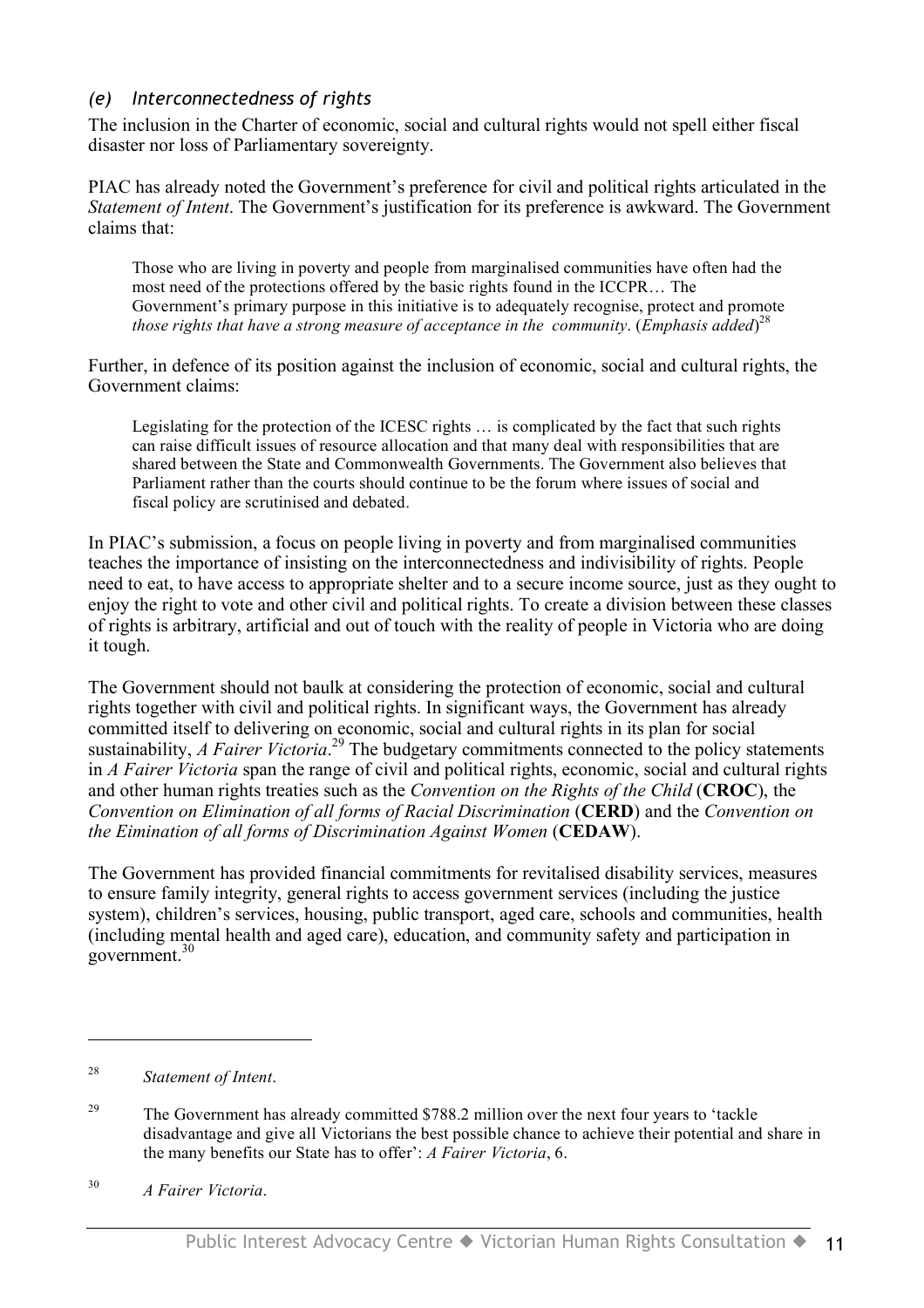### *(f) Entrenchment*

Protection of human rights is a fundamental obligation incumbent upon the Government. A Charter of Rights is an important expression of this obligation and the commitment a Government gives to all people within its jurisdiction that the Government will work to better people's lives and to be accountable to them where it acts or fail to act, in violation of an individual's human rights.

Consistent with this undertaking—once it is formally given by a Government—it ought to be difficult to retract, water down or otherwise alter the rights protected in a Charter of Human Rights. PIAC therefore recommends that a Charter of Rights be legislatively entrenched such that to amend it would require the agreement of two thirds of the parliament in a joint sitting.

Finally, PIAC submits that the Charter should include a ratchet clause, such that once rights are recognized they could not easily be taken away. The process of consultation should be a cumulative building of rights protection rather than a process by which existing rights protection is incrementally weakened.

#### *(g) Community engagement*

The Charter of Rights should signify a process as well as a documented commitment made by the Government to the people of Victoria.

PIAC supports the consultation process currently underway, albeit expedited and limited in scope.

PIAC's position is that the full range of human rights protections should be included in the Charter of Rights from the beginning. While PIAC advocates strongly for the enforceability of the full range of human rights once the Charter comes into effect (eighteen months after its date of commencement), PIAC's alternative position is one of phased implementation and enforceability, rather than phased recognition. This means that all of the rights recognised in the ICCPR and ICESCR should be recognised in the Charter at its inception, but the Charter legislation would include within it a phased implementation of mechansisms for the enforcement of those rights. As such, PIAC does not support a process of community review as is found in the HRA. However, PIAC strongly urges the Government to prioritise and adequately fund community engagement, awareness, and capacity-building initiatives.

In PIAC's view, support for building capacity to engage in human rights protection and promotion should focus on the community sector, on professions and sectors that represent people in using the Charter, such as unions, local government and legal profession, and on the business sector.

#### *(h) Reasonable limits clause and notwithstanding clause*

PIAC refers to its comments below at **Question 8**.

#### *(i) Cost effectiveness*

PIAC submits that through enacting a broad-based Charter of Rights that gives to people in Victoria the ability to vindicate their rights directly, the Government will succeed in achieving a human rights culture far more quickly than any mass education or awareness-raising campaign could hope to do.

In the absence of a Charter of Rights the task of creating a human rights culture becomes a costly exercise and challenging for individuals to understand and implement. A Charter of Rights gives Victorians a direct and tangible link with human rights. Education, awareness raising and capacity building activities become more powerful, direct and therefore cost-effective strategies.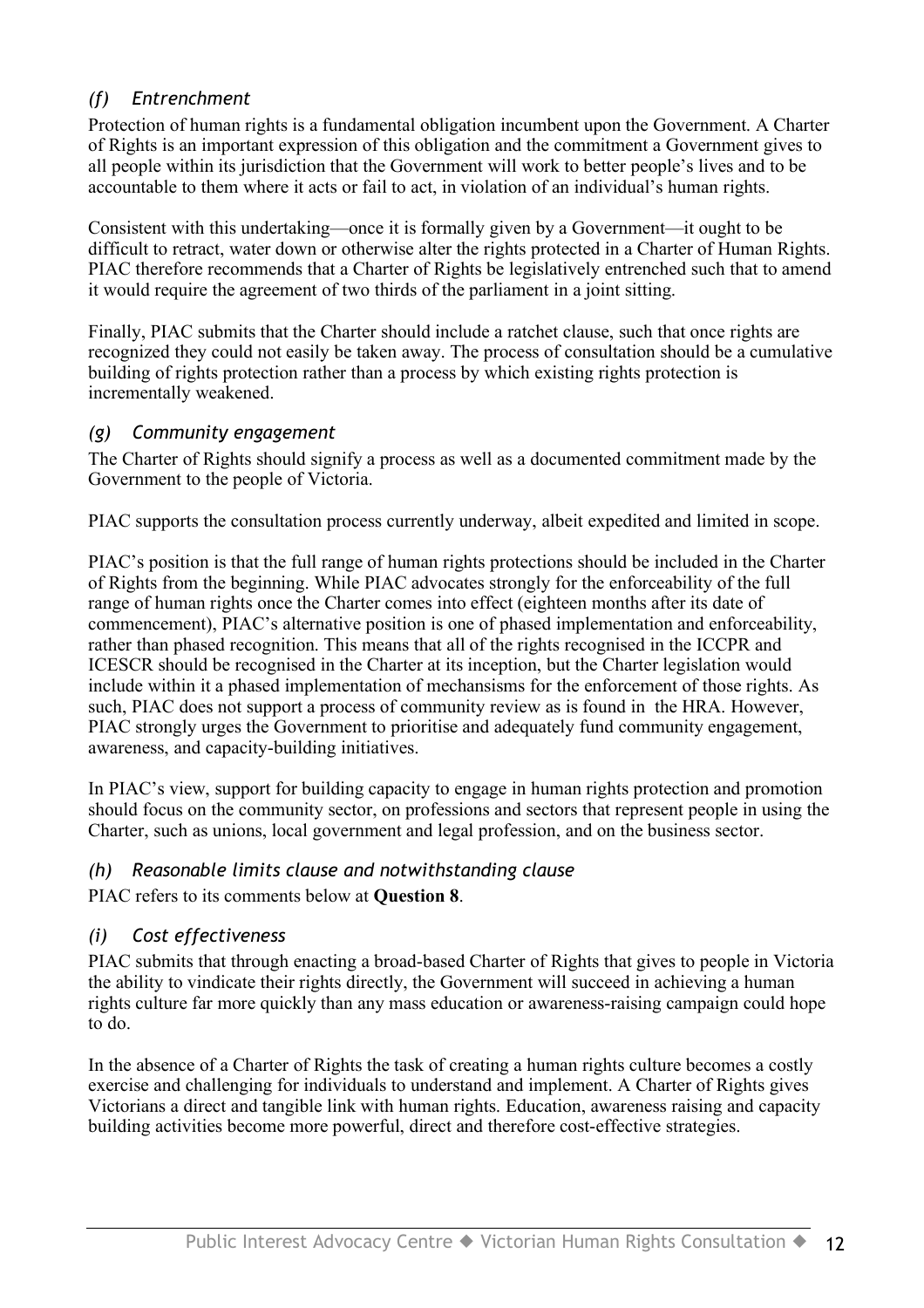#### *3. If Victoria had a Charter of Rights, what rights should it protect?*

A Charter of Rights in Victoria should, at a minimum, protect the rights to which Australia has committed itself at international law, namely, the rights set out in the following international treaties:

- the *International Covenant on Civil and Political Rights*; and
- the *International Covenant on Economic, Social and Cultural Rights*.

These rights are interconnected, indivisible and pertain to each person by virtue of their humanity.<sup>31</sup>

Furthermore, PIAC submits that the Charter of Rights should explicitly provide for:

- recognition of Victoria's Indigenous peoples, their continuing cultures and connection to land, and their right to self-determination;
- the right to a safe and sustainable environment:
- the right of people with disabilities to be enjoy substantive equality and to be free from discrimination;
- the right of people of all genders, sexualities and identities to enjoy substantive equality and to be free from discrimination;
- any further rights identified through community consultation in 2005, or during subsequent consultations.

PIAC understands human rights to accrue to natural persons from the time of birth. The drafting of the Charter of Rights should reflect this and not extend beyond it.

PIAC understands the right to life, protected in the ICCPR, to be a right that begins at the time of birth, and to operate to restrain the Government from taking the life of any person in its jurisdiction. PIAC does not understand that right to prevent a woman from exercising her right to exercise control over her own body, or to prevent an informed and voluntary decision to take one's own life. The debate about a Charter of Rights should not become a debate about women's access to abortion or about euthanasia. Human rights principles do not dictate an outcome, and PIAC advocates that the current status quo in relation to the regulation of abortion remain undisturbed.

Further, PIAC notes that both *The Age* and the *Sydney Morning Herald* reported on a poll conducted by Fairfax media in which it was reported that up to 66% of those polled 'are willing to sacrifice privacy and civil liberties' for protection from terrorist attack.<sup>32</sup> PIAC anticipates that the Committee will have received submissions that support this position and that make the point that the Prime Minister, John Howard, and the Federal Attorney-General, Philip Ruddock, have made recently, namely, that the most important right of all is the right to life and that by passing legislation to protect the lives of the many, against the 'fanatical' few, the Government is acting consistently with its human rights obligations. PIAC resisted this logic when it was first articulated

<sup>&</sup>lt;sup>31</sup> The Vienna World Conference on Human Rights in 1993 declared that the correct approach was to regard all categories of rights as indivisible, universal, interrelated, and interdependent: see *Vienna Declaration*, UN Doc A/CONF 157/24, ¶¶ 5 and 8.

<sup>32</sup> *Sydney Morning Herald*, 3 August 2005, 1 -2; *The Age*, 3 August 2005, <http://www.theage.com.au/news/war-on-terror/war-in-iraq-raised-terror-risk-say-66/2005/08/02/1122748639595.html>.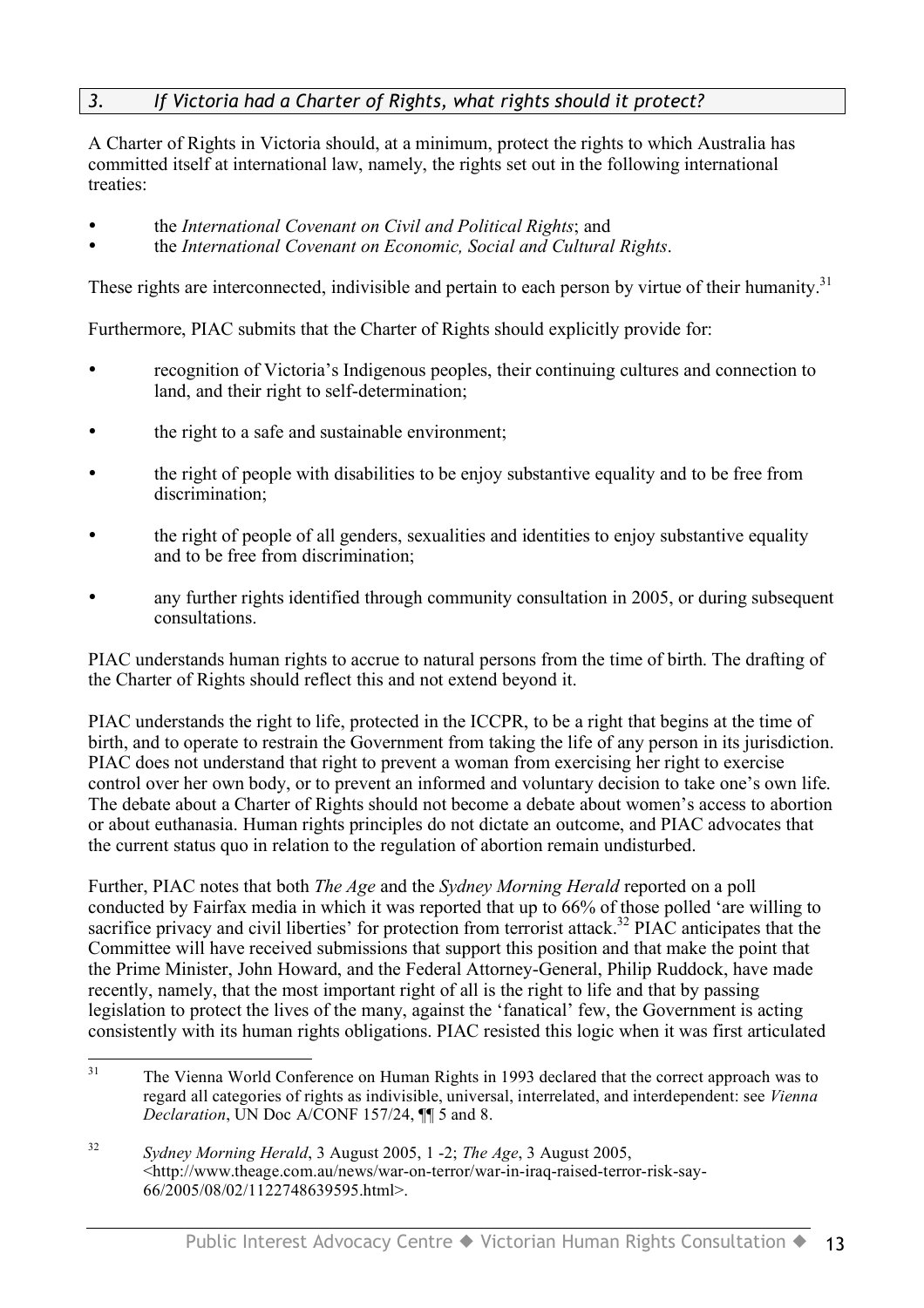by the Secretary of the Commonwealth Attorney-General's Department, Mr Robert Cornall, in the guise of 'community rights'.<sup>33</sup> This attempt to undermine internationally accepted interpretation of human rights of great concern to PIAC and should be rejected.

The main point PIAC wishes to emphasise to the Committee and through it, to the Government, is that measures to counter terrorism should be, and can be, consistent with human rights and the Rule of Law.

In PIAC's view, it is fundamental that any measures to combat terrorism should themselves uphold, rather than circumvent, international human rights standards.<sup>34</sup> In discussing measures to combat terrorism, it is not a question of 'striking an appropriate balance' between human rights and the national security interest. Australia's human rights obligations are not negotiable. They are part of the democratic relationship between the Government and people within Australia and any compromise is to the detriment of Australian democracy.

The United Nations human rights system was born from the experience of World War II in which countless individuals suffered at the hands of States and State-based terrorism and human abuse. The framework of human rights with which this submission has been concerned was created as a bulwark against oppressive State regimes. The rights that PIAC advocates should be protected in a Charter of Rights in Victoria accrue to individuals, not to governments or States. They exist to protect individuals and to give individuals a means of asserting a right against the more powerful State. They reflect a clear vision of the basic and inherent rights that belong to each of us, before any other tag is attached to us, as human beings.

PIAC rejects the *Statement of Intent*'s exclusive focus on so-called 'democratic rights' connected to the ICCPR and its instruction to the Committee that it ignore 'issues associated with specific international covenants' because 'many of these rights are already protected in domestic equal opportunity legislation'.

The *Justice Statement* addresses the question of protecting human rights at Part 4.2. The Government states that the question of whether Victorians' enjoyment of their human rights can be improved and by what means should be determined through consultation about:

- a Charter of Rights:
- new approaches to reducing systemic discrimination;
- how to promote attitudinal change.<sup>35</sup>

Both the *Justice Statement* and the *Statement of Intent* tend to conflate human rights with equal opportunity or anti-discrimination measures.

Human rights and non-discrimination are not co-extensive terms. This is why PIAC advocates the creation of a stand-alone human rights body (see below under **Question 4**, rather than expanding the capacity of the Equal Opportunity Commission of Victoria (**EOCV**), which is occupied with

<sup>&</sup>lt;sup>33</sup> Jane Stratton and Robin Banks, 'Human rights should not be the casualties of the war on terrorism', *Sydney Morning Herald*, p 11 (13 May 2005).

<sup>&</sup>lt;sup>34</sup> See for example, the commitment by the United Nations General Assembly which stated in a Resolution following the events of 11 September 2001, 'that all measures to counter terrorism must be in strict conformity with the relevant provisions of international law, *including human rights standards*'. [*emphasis added*] Resolution 56/160 (19 December 2001), Preamble. See also operative paragraphs 5 and 6, which (*inter alia*) call on States 'to take all necessary and effective measures, in accordance with relevant provisions of international law, including international human rights standards, to prevent, combat and eliminate terrorism in all its forms and manifestations…' (para 6).

<sup>35</sup> *Justice Statement*, Part 4.2, p 53.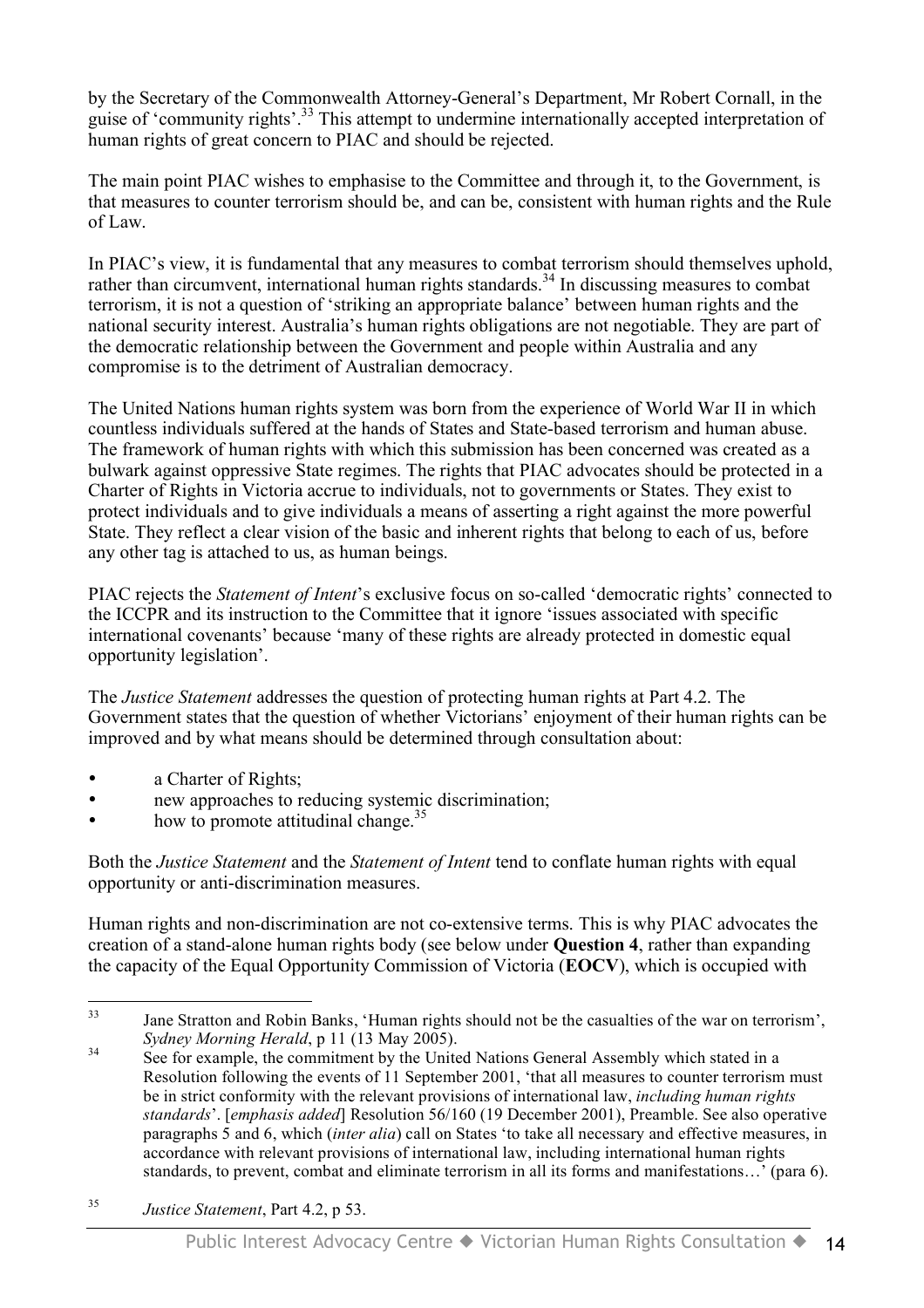promoting equal opportunity and reducing the incidence of discrimination. It is PIAC's strong view that a new body that is clearly dedicated to the broader question of human rights should be established.

PIAC supports the continuation of the EOCV as a specialist anti-discrimination and equality rights body, to ensure that historically disadvantaged groups enjoy not only equal protection of the rights provided in the Charter, but also of access to all other aspects of day-to-day life in Victoria that are specifically protected under anti-discrimination law. This can be a complex area and requires specialised expertise to deliver meaningful, substantive equality outcomes under those existing laws.

It is critical to understand that anti-discrimination protections do not exhaust human rights protections. For instance, there is nothing in anti-discrimination legislation or discourse about a right to vote, a right to housing, a right to education, or a right to be free from arbitrary detention. Rather, anti-discrimination protections afford everyone the same access to existing entitlements and services. If, for example, the parliament were to limit the right to vote across the board, antidiscrimination legislation would not assist someone who wished to exercise an enhanced right to vote.

Finally, PIAC submits that it is important that rights be described in clear and plain language to ensure maximum community engagement with the ideas informing the Charter of Rights.

#### *4. What should be the role of our institutions of government in protecting human rights?*

The institutions of government have the chief responsibility for protecting, promoting, respecting and fulfilling the human rights of each person in Victoria, without discrimination. To achieve a fully functioning human rights culture however, everyone in Victorian society should know about human rights, know how to protect their own human rights, and be encouraged to respect the human rights of others.

PIAC makes a range of suggestions in relation to the institutions of government that involve the expansion of existing offices, and in limited instances, the creation of new mechanisms:

- *Establishment of a Victorian Human Rights Commission* (**VHRC**): this would act as a human rights watchdog and a source of expertise and capacity. PIAC proposes that the VHRC be empowered to initiate law reform and research on human rights in Victoria, to educate and build capacity in human rights principles in Victoria, to investigate and report on human rights issues in Victoria, to act as *an amicus curiae* in human rights matters, to bring representative proceedings in relation to systemic violations of recognised rights, and to provide technical assistance to litigants in relation to human rights principles.
- *Establishment of an Office of Human Rights, in the Office of Premier and Cabinet* (**OHR**): this would provide a focal point for whole-of-government implementation, capacity building and policy development.
- *Changes to the Scrutiny of Acts and Regulations Committee*: the existing Committee's role should be extended to mandate it to provide technical expertise to parliament on the human rights implications of proposed primary and delegated legislation, including the provision of proportionality analysis to guide the parliament where it is necessary to balance competing rights, or where the parliament proposes to legislate to compromise or override a right recognised in the Charter of Rights.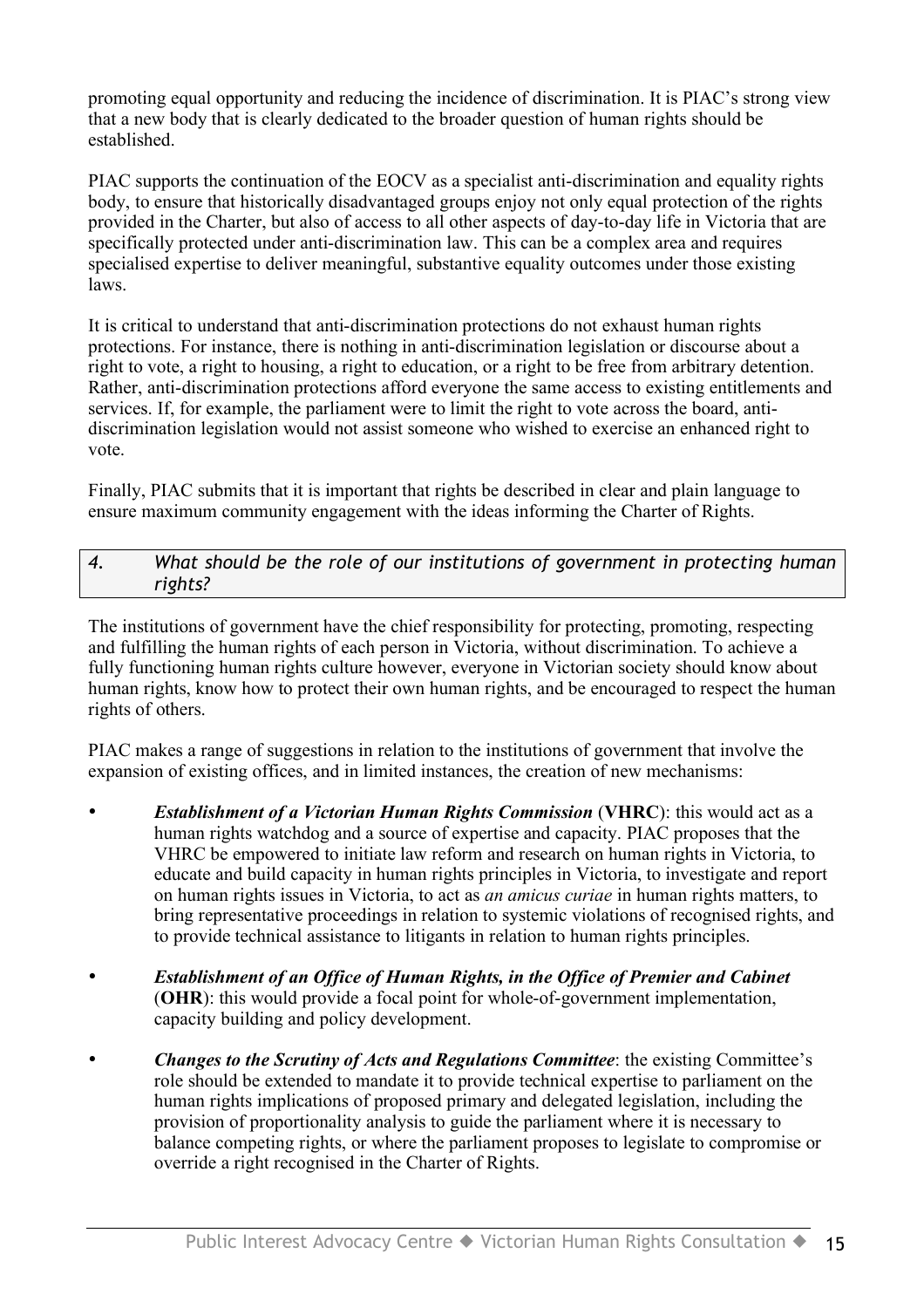PIAC adopts the definition of and approach to 'proportionality' provided by the United Kingdom Joint Committee on Human Rights:

The principle of proportionality requires decision-makers, contemplating an interference with a right, to balance the severity of the interference with the intensity of the social need for action. Proportionality has a number of elements. The following factors are relevant:

- An interference must not take away the very essence of a right.
- There must be a sufficient factual basis for believing that there was a real danger to the interest which the State claims there was a pressing social need to protect.
- The State's measure or act must interfere with the right in question no more than is reasonably necessary in order to achieve the legitimate aim.
- Measures are likely to be regarded as disproportionate if they impose heavy burdens on one individual or group, apparently arbitrarily, in order to achieve a social benefit, or if they impose penalties which appear to be excessive in relation to the circumstances of the offence to which they relate.
- The effectiveness of any legal controls over the measures in question, and the adequacy of compensation or legal remedies for those affected by the measures, will be relevant to the proportionality of any interference.<sup>36</sup>
- *Establishment of a Joint Parliamentary Committee on Respecting, Protecting and Promoting Rights* (**Joint Parliamentary Committee**): this would undertake parliamentary oversight and to signify parliamentary commitment to the protection of human rights in Victoria. PIAC proposes that the Joint Parliamentary Committee's Terms of Reference would be to inquire into the practices of public authorities on its own information, or on a reference that discloses a significant and systemic human rights issue from the Attorney-General, VHRC, the Ombudsman, or the Auditor-General.
- *Changes to the role of the Ombudsman*: the role would be expanded to develop an explicit human rights capacity to deal with complaints of serious human rights violations consistent with existing powers.
- *Changes to the role of the Auditor-General*: this role would be expanded to develop explicit human rights compliance audit capacity. PIAC proposes that public authorities begin to report more explicitly against social outcomes.

Currently, the Auditor-General monitors fiscal outcomes, however, PIAC proposes that consistent with a broadened reporting base, the Auditor-General should develop a new capacity to monitor social outcomes reporting, including outcomes consistent with human rights standards.

Human rights capacity building within Government will be a key challenge to the addressed in ensuring the effective implementation of a Charter of Rights. PIAC makes more detailed submissions about building capacity around human rights under **Questions 8 and 9** below.

#### *5. What should happen if a person's rights are breached?*

PIAC's submits that there should be a mutually supporting range of individual, systemic and compliance outcomes.

<sup>&</sup>lt;sup>36</sup> Joint Committee on Human Rights, Annex 2 of the Committee's First Report, Session 2000-01, Criminal Justice and Police Bill (26 April 2001).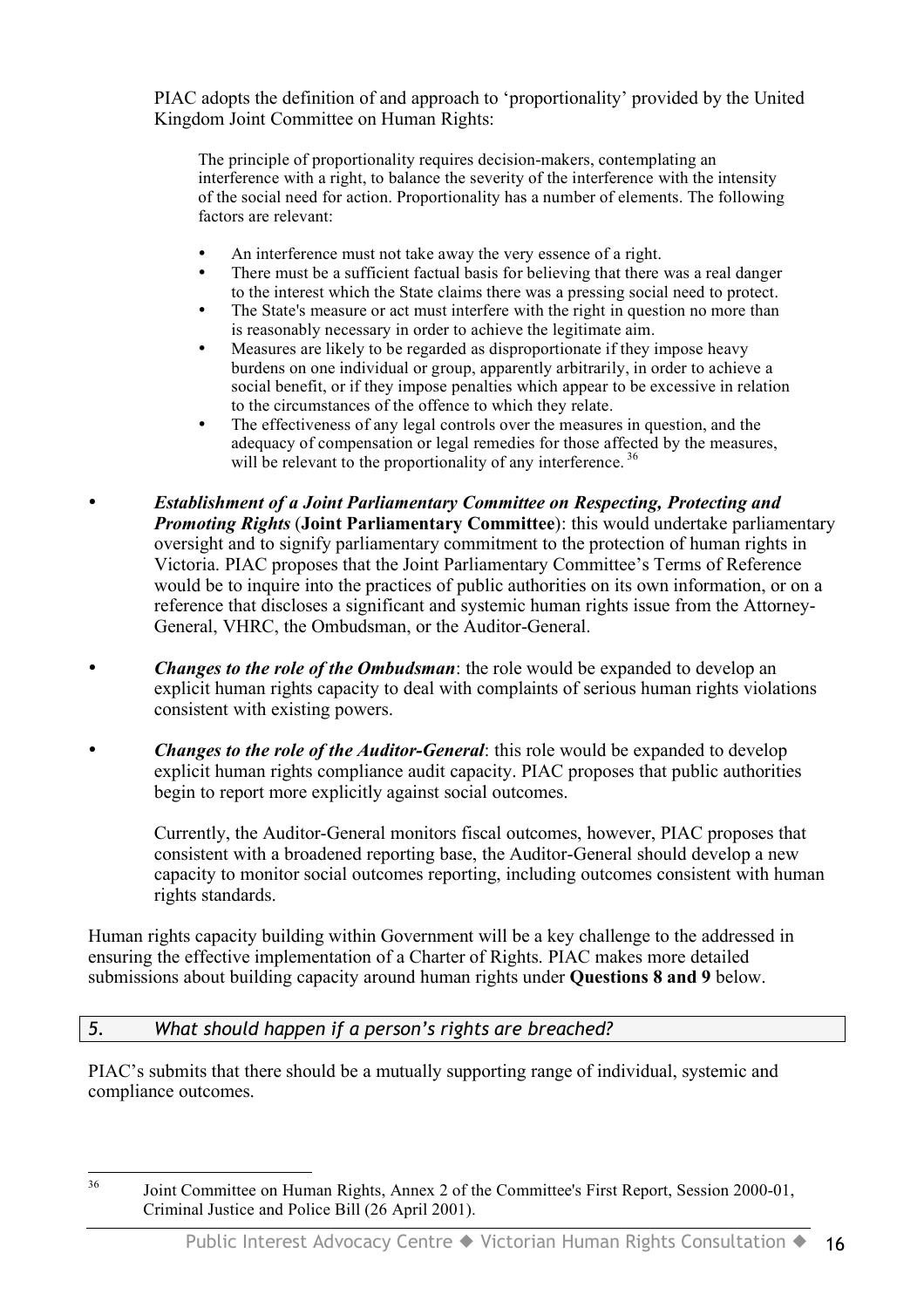PIAC recommends a range of enforcement mechanisms and remedies for breaches of rights of individuals. Where a complaint identifies a systemic barrier to the protection and promotion of recognised rights, there should be mechanisms to address the systemic aspects of the individual's complaint as well as compensating or providing other remedies to the individual. There should also be processes to enable systemic human rights issues to be identified by community organisations and government institutions.

#### *Individual remedies*

Where a person's rights are breached, they should be entitled to an accessible and effective remedy for that breach.

This is consistent with international approaches to human rights protection, and is necessary to give meaning to the Government's stated commitments noted above in **Section 2**.

PIAC acknowledges the first experiment in human rights protection in Australia, the *Human Rights Act 2004* (ACT), and commends the ACT Government for its commitment to human rights. However, the HRA represents the first, tentative steps for formal rights protection in Australia, and is limited to an interpretive and limited watchdog model. It does not represent, in PIAC's submission, the benchmark against which Victoria should measure itself.

Accordingly, PIAC advocates a model that draws on the United Kingdom and New Zealand experiences more directly. (Unlike South Africa, Canada and the United States, the relevant legislation in New Zealand and the United Kingdon does not have constitutional or quasiconstitutional status.)

In both New Zealand and the United Kingdom, the relevant legislation (and subsequent judicial interpretation in New Zealand) $37$ , means that individuals can take an action for a breach of a recognised right by a public authority for a remedy. Similarly, in Victoria, individuals should be empowered to make such claims.

PIAC recommends that individual claims be adjudicated in Victorian courts of all levels, against public authorities that fail to respect, protect or promote the individual's rights recognised in the Charter as enforceable. Where claims in administrative tribunals raise human rights issues, those tribunals should be empowered to consider the matter, providing they arise from a cause of action within the tribunal's jurisdiction.

Care should be taken to ensure that mechanisms for seeking remedies through the courts are user friendly, inexpensive, and are supported through appropriate registry services and access to legal aid and affordable legal services.<sup>38</sup>

Available remedies should include declaratory relief, compensation, injunctive relief, orders designed to remedy the effects of the violation upon the individual, and orders designed to address the systemic roots of the violating conduct by the public authority (**systemic orders**).

 <sup>37</sup> The *Bill of Rights Act <sup>1990</sup>* (NZ) has no express enforcement provision. Nonetheless, the New Zealand Court of Appeal has implied a remedy in its interpretation of the provisions of the Act by recognising a cause of action directly against the New Zealand State for damages for a breach of the Act. In *Simpson v Attorney General* (*Baigent's Case*) [1994] 3 NZLR 667, it was found that the police violated section 21 of the Act (right to be free from unreasonable search and seizure) by entering the plaintiff's house with an invalid search warrant.

<sup>38</sup> On this issue, PIAC notes the recent decision of the European Court of Human Rights in *Case of Steel & Morris v United Kingdom* (2005) Eur Court HR, in which it was found that a the absence of legal aid gave rise to a breach of the right to a fair trial.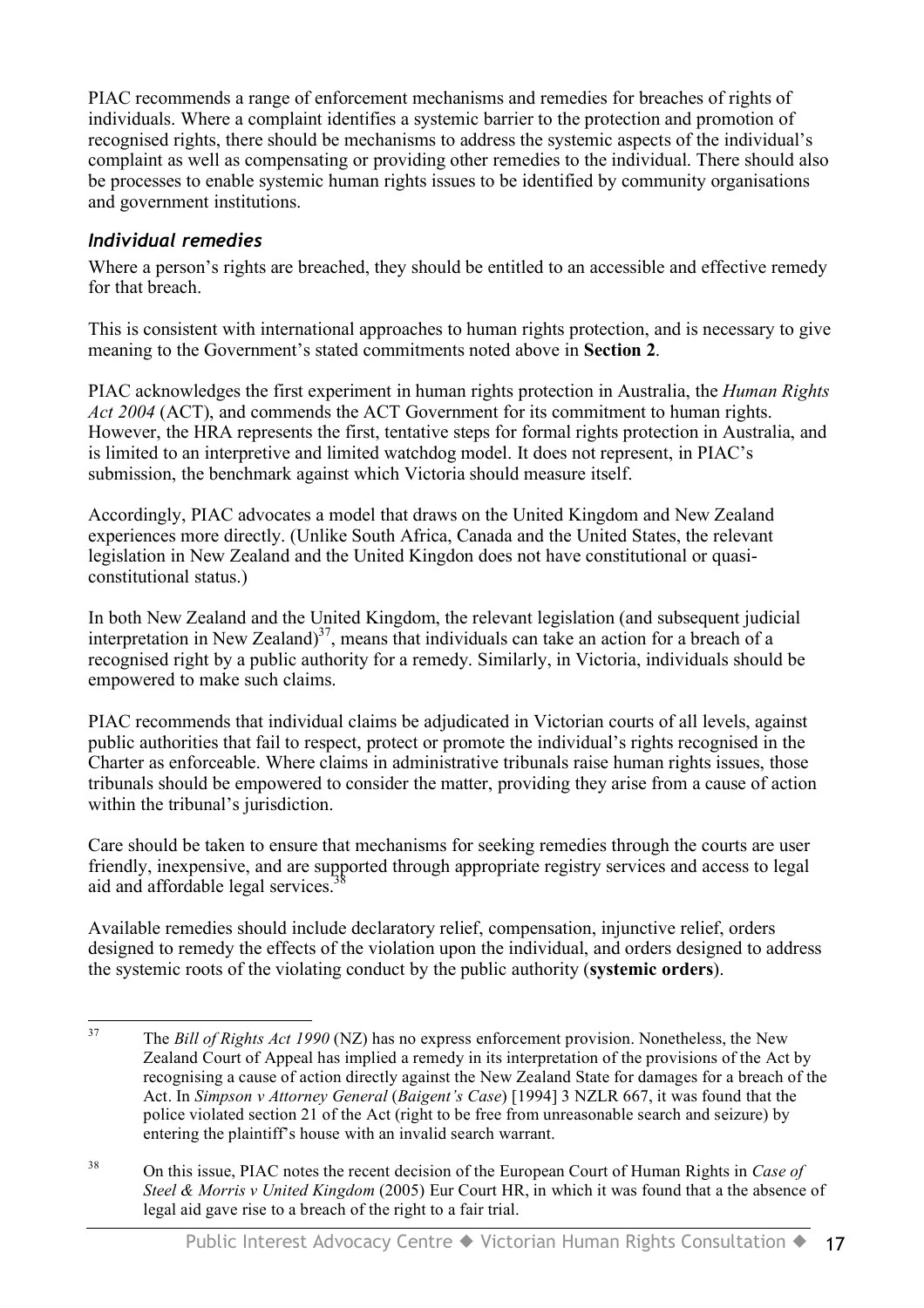The Supreme Court of Victoria should be empowered to make an order that a legislative provision is invalid or that a legislative provision that is inconsistent with recognised rights be read down. Lower courts should be empowered to refer to the Supreme Court any application to strike or read down a legislative provision as inconsistent with recognised rights.

#### *Systemic outcomes*

Systemic orders might include, for example, an order that managers of the public authority and key staff undergo VHRC-approved human rights capacity-building and awareness training, that the public authority work in partnership with the VHRC and the HRO to design and implement a human rights strategy, or that the public authority report to the VHRC at appointed times on measures it has taken to address the systemic problem identified by the VHRC as a result of the individual's complaint. In this way, individuals are provided with an effective and sustainable remedy that ensures respect for their rights, and further, creates an opportunity for a co-operative and capacity building approach to ameliorating any systemic cause of the complaint.

PIAC notes Article 38 of the *Constitution of the Republic of South Africa*, which provides for broad standing for any of the following to bring a matter before 'a competent court, alleging that a right in the Bill of Rights has been infringed or threatened':

- anyone acting in their own interests;
- anyone acting on behalf of another person who cannot act in their own name;
- anyone acting as a member of, or in the interest of, a group or a class of persons;
- anyone acting in the public interest;
- an association acting in the interest of its members.<sup>39</sup>

PIAC supports inclusion of this approach in a Charter of Rights as it provides a mechanism to recognise both the individual and systemic nature of rights abuse.

Further, PIAC proposes that community-based organisations that are representative bodies, such as the Victorian Council of Social Service, Trades Hall, the Ethnic Community Council of Victoria, and the Federation of Community Legal Centres (Victoria), be recognised as competent bodies to make a complaint alleging systemic breaches of the Charter. Such a complaint would compel a response from the respondent and an investigation by the VHRC. The VHRC would have the ability to make recommendations that should be:

tabled in Parliament:

 $\overline{a}$ 

- monitored for compliance and implementation by the VHRC; and
- enforceable upon application to the Supreme Court.

This proposed representative complaints scheme is based on the 'supercomplaints' scheme that operates in the United Kingdom in the field of consumer protection.

Under the *Enterprise Act 2002* (UK), designated consumer bodies, including the National Consumer Council, are empowered to submit a supercomplaint. Such a complaint must present a 'reasoned case' and should be supported with background materials, including documented facts and evidence. A supercomplaint is defined in section 11 of the *Enterprise Act 2002* as a complaint that 'any feature, or combination of features, of a market in the UK for goods or service is or appears to be significantly harming the interests of consumers'.

Under that system, particular conduct or structural issues can be the subject of a complaint and the matters complained of can be regional, national or supranational. Where the complaint exceeds the

<sup>39</sup> *Constitution of the Republic of South Africa*, Act 108 of 1996, s 38.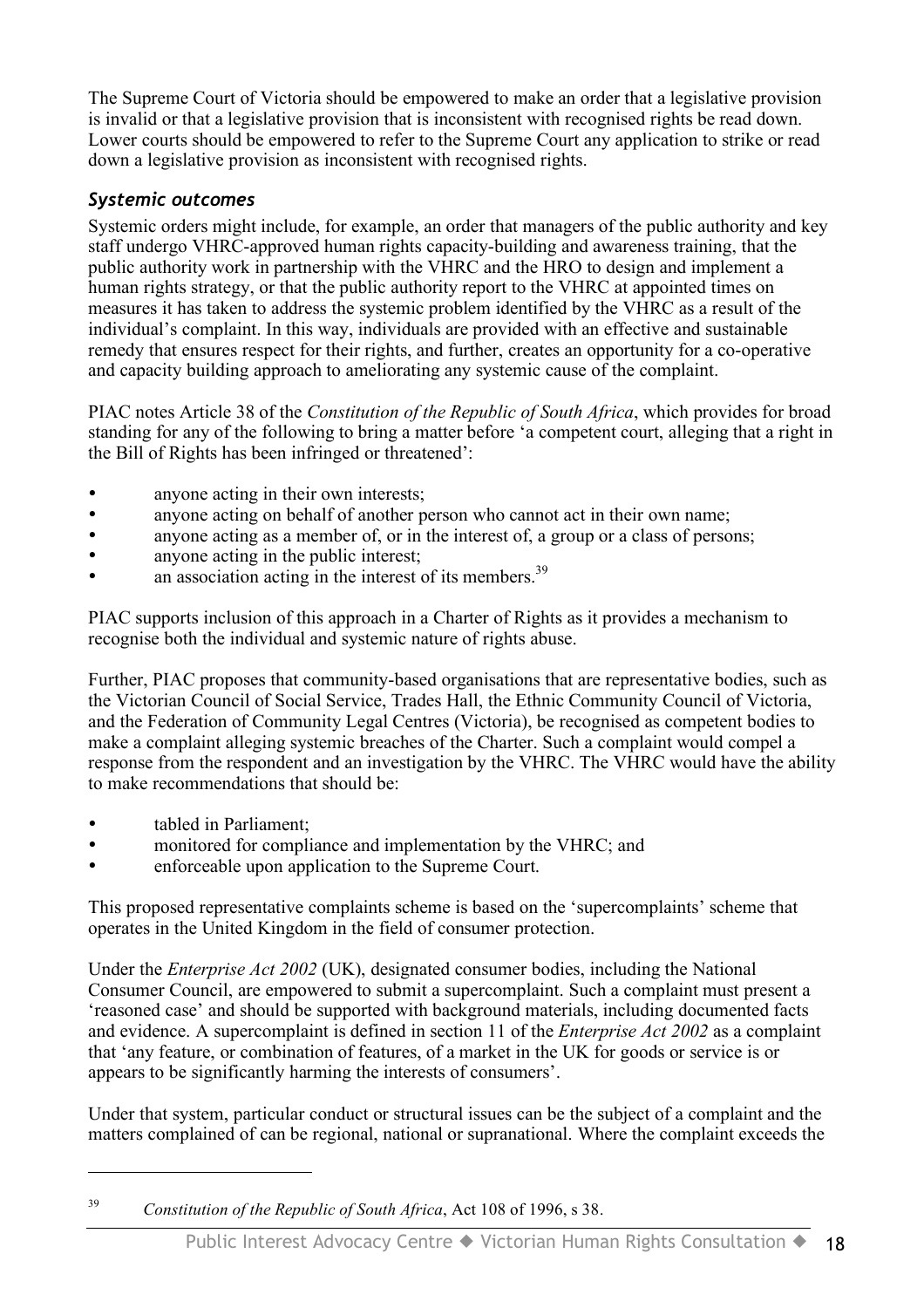jurisdiction of the United Kingdom, only the United Kingdom aspects of the issue can be addressed. A broad range of bodies can receive supercomplaints, including the Office of Fair Trading, the Office of Communications, the Office of Gas and Electricity Markets, the Office of Water Services, the Rail Regulator, and the Civil Aviation Authority. They are required to publicly publish a reasoned response within 90 days. Remedies include:

- enforcement action by the Office of Fair Trading's regulation divisions;
- launching of a market study into the issue;
- making a market investigation reference to the Competition Commission.

PIAC recommends this type of complaint mechanism as a means of keeping integrated systems of human rights protection accountable.

PIAC envisages that designated community organisations would be empowered to make a 'supercomplaint' in relation to a gross abuse of human rights, particular patterns of human rights violations, and/or structural impediments to human rights protection and promotion. Provided the complaint discloses credible facts, or a reasoned case, investigation and compliance measures should be triggered as a mandatory outcome.

In PIAC's submission, the VHRC would be ideally placed to investigate complaints and to oversee the implementation of its recommendations. Such recommendations should be tabled in Parliament, and formally shared with the Auditor-General, the OHR and the Joint Parliamentary Committee each of whom should be empowered to take compliance and monitoring measures.

#### *Compliance mechanisms*

Finally, PIAC turns to compliance more generally. PIAC submits that the Auditor-General and Ombudsman, with a new human rights capacity, together with a newly established Joint Parliamentary Committee, and the OHR, provides an effective mixture of administrative and Parliamentary mechanisms to monitor the performance of public authorities, to collaborate to identify poor performance and its causes, and to develop strategies to improve human rights compliance with poorly performing public authorities. Consistent with PIAC's submissions below under **Questions 6 and 8**, public authorities would be required to do the following:

- Develop a Statement of Commitments as a compact between the public authority and its stakeholders, including members of the community. A Statement of Commitments should reflect how the public authority plans to respect, protect, promote and fulfill relevant human rights standards.
- Report annually to parliament, via the Joint Parliamentary Committee, on steps taken to respect, protect, promote and fulfill the rights recognised in the Charter of Rights, including on its performance against its Statement of Commitments.

Such reports would be part of social outcomes reporting, which the Auditor-General will be mandated to review (see **Part 6** below).

The OHR would be charged with ensuring a co-ordinated, whole-of-government approach to rights protection and to foster human rights capacity within the Government. The Ombudsman will retain an investigative and reporting function in relation to the conduct of public authorities, which will be explicitly expanded to include human rights standards. Together, the OHR, the Auditor-General, the Ombudsman and the Joint Parliamentary Committee, if they develop systems to work together effectively, will be uniquely placed to promote human rights compliance in Government.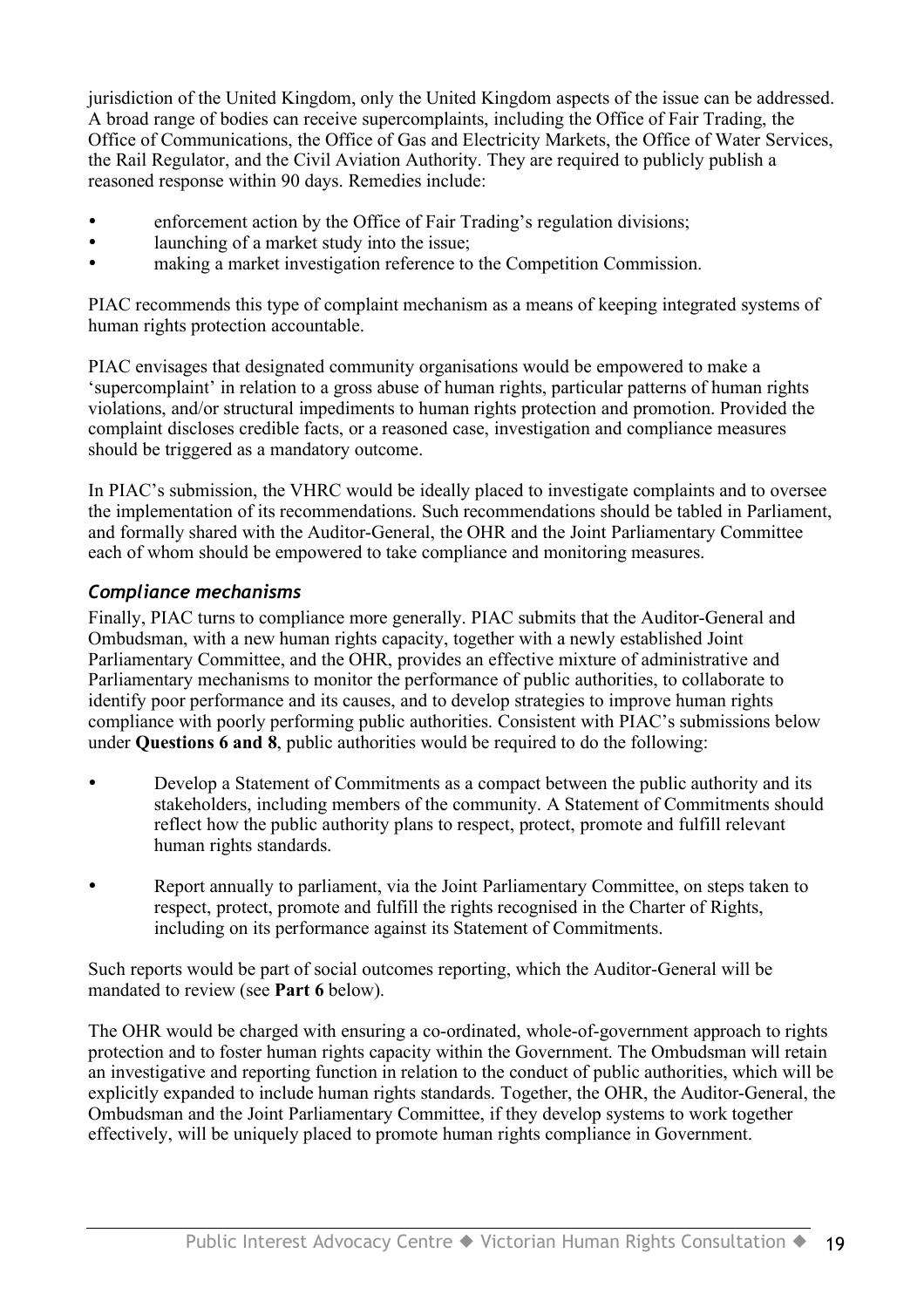#### *6. What wider changes would be needed if Victoria brought about a Charter of Human Rights?*

PIAC's submission has touched on some of these changes already.

Firstly, the Government needs to make a policy and fiscal commitment to institutional capacity building within Government and in the Victorian community about the substance of human rights principles, and more specifically what the Charter of Rights means in practice. An important aspect to PIAC's submission in this regard is the institutional capacity building that PIAC set out above under **Question 4**.

Second, PIAC supports the creation of, and strengthening of existing, written undertakings of human rights commitments in delivering services and developing policy by public authorities. PIAC notes the development of compacts, charters, plans and strategies by some public authorities.<sup>40</sup> PIAC supports this practice and sees this development as a positive means of implementing a rights culture. PIAC submits that all public authorities should be required, as part of the implementation strategy of any Charter of Rights, to develop a Statement of Commitments to their stakeholders, clients and the community more broadly. Such Statements engender human rights awareness amongst public servants, and those in the community whom they affect in their work.

Third, and connected in part to the development of Statements of Commitments between government departments and agencies and the community, PIAC proposes stronger reporting and accountability measures by public authorities. PIAC notes that the ACT Government has introduced a human rights reporting mechanism in its annual reporting system. PIAC proposes that public authorities be required to report to parliament on an annual basis on indicators that include their implementation of the Charter of Rights and their Statement of Commitments. Such reporting should explicitly include social outcomes. Further, PIAC proposes that administrative remedies and inquiries should follow serious breaches of Statements of Commitments by public authorities. PIAC sets out a more detailed submission on reporting and accountability for breaches of Statements of Commitments by public authorities above under **Question 5** and below in **Part 0** of this submission.

#### *7. What role could the wider community play in protecting and promoting human rights?*

The community has an important role to play in making the Charter of Rights a living document, as individuals and as a collective body. If members of the community are not aware of the Charter of Rights, and not empowered to use it and the mechanisms that are created in Victorian society to support it, the potential benefit of the Charter of Rights and associated mechanisms will be diminished. In addition to the remedies available to individual members of the community outlined above under **Question 5**, PIAC submits that the Government should dedicate financial and material resources to increasing community capacity to understand human rights principles. Key measures that the Government could undertake to secure this outcome include:

- the provision of human rights education as part of core curriculum throughout the Victorian education syllabus;
- funding of community groups and initiatives with the aim of protecting and promoting human rights, particularly those that include an awareness raising aspect.
- 40 For example, the *Aboriginal Justice Agreement* (Indigenous Issues Unit, Department of Justice); the *Women's Safety Strategy* (Office of Women's Policy, Department for Victorian Communities); the *State Disability Plan* (Disability Services, Department of Human Services); the *Cultural Diversity Project* (Department of Justice); and the *Public Hospital Patient Charter* (Clinical Governance Unit, Department of Human Services).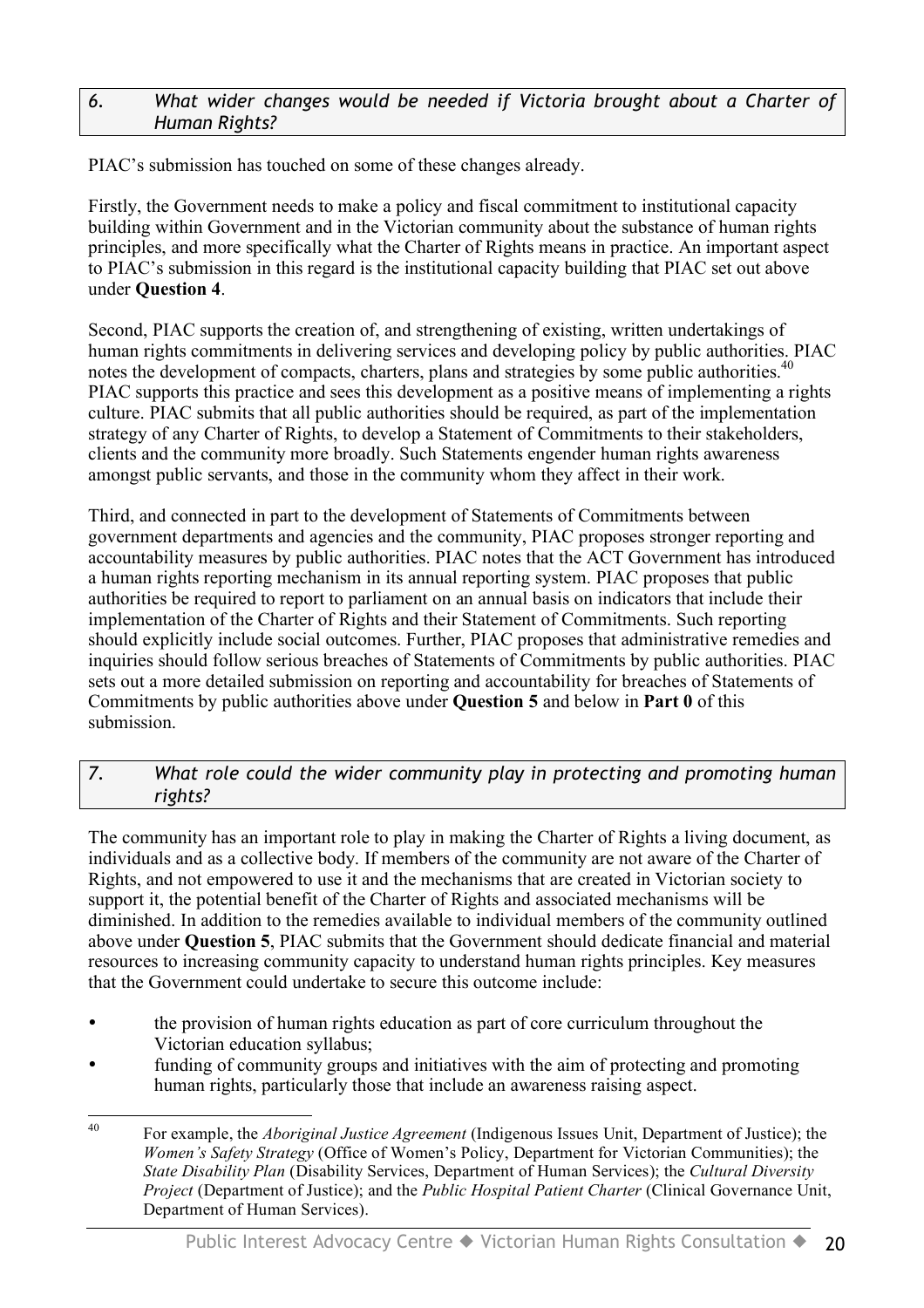#### *8. What other strategies are needed to better protect human rights?*

PIAC suggests the following strategies in the parliamentary and administrative spheres. Further comments in relation to the judicial and community spheres are set out under **Questions 2 at 0(b), (d) and (g)**, under **Question 5 on the judiciary**, and under **Question 7**. It is important that these strategies be thought of as interrelated and integrated strategies rather than as stand-alone measures.

#### *Parliamentary strategies*

All legislative proposals should be accompanied by a detailed Human Rights Impact Statement. The responsible Minister should, upon introducing the Bill or delegated legislation, make a statement about the human rights implications of the proposed legislation. This should include, as a minimum, whether or not the proposed legislation will promote compliance with the rights recognised in the Charter of Rights. If the Minister believes the legislation will breach, fail to promote compliance with particular rights, or impair a right recognised in the Charter of Rights, the Minister should be required to provide a justification for the legislation. Such a justification should to be based on the wording of the 'reasonable limits' clause of the Charter of Rights.

PIAC recognises that the parliament will need the ability to balance competing rights by passing legislation to limit qualifiable rights where such laws are:

- necessary in a democratic society;
- **pursue an important objective:**
- are rationally connected to that objective;
- impair a right no more than necessary to achieve the objective; and
- do not have a disproportionately severe impact or impermissibly discriminatory effect on the people to whom the law will apply. $41$

As noted above, PIAC does not support the inclusion of a 'notwithstanding' clause in the Charter.

The *Canadian Charter of Rights and Freedoms* contains a 'notwithstanding' clause that effectively gives the Canadian Parliament the power to pass legislation, notwithstanding the fact that it is inconsistent with or fails to respect, protect, and promote the human rights protections contained in the Charter, provided the Parliament makes an explicit declaration of the inconsistency. <sup>42</sup> Such legislation has a limited operation of five years, but may be renewed by the Parliament.

In the event that such a clause is included in any Charter of Rights in Victoria, PIAC submits that any such clause should closely limit the life of legislation that is inconsistent with the Charter to a maximum of three years and, further, should ensure that such legislation is referred to a comprehensive review that includes community consultation, prior to its passage through parliament, and finally, to ongoing parliamentary oversight by the Joint Parliamentary Committee. This is necessary to guard against legislation creep, whereby extraordinary legislation begins to be seen as 'normal<sup>543</sup>, and to prevent the incremental weakening of a human rights culture.

<sup>43</sup> A good and topical example of 'legislation creep' is the introduction of compulsory questioning and detention powers for the Australian Security and Intelligence Organisation, which are currently under review by the Joint Parliamentary Committee on ASIO, ASIS and DSD and which have the serious potential, in PIAC's submission, to breach human rights standards. These laws were said by

 <sup>41</sup> PIAC does not mean to exclude special measures by this caveat, that is, measures that are *prima facie* discriminatory but which operate to the benefit of particular equality seeking groups. This approach is broadly consistent with international human rights jurisprudence on 'proportionality' and has been adopted by both the Canadian Supreme Court and the United Kingdom Joint Committee on Human Rights.

<sup>42</sup> *Canadian Charter of Rights and Freedoms*, s 33.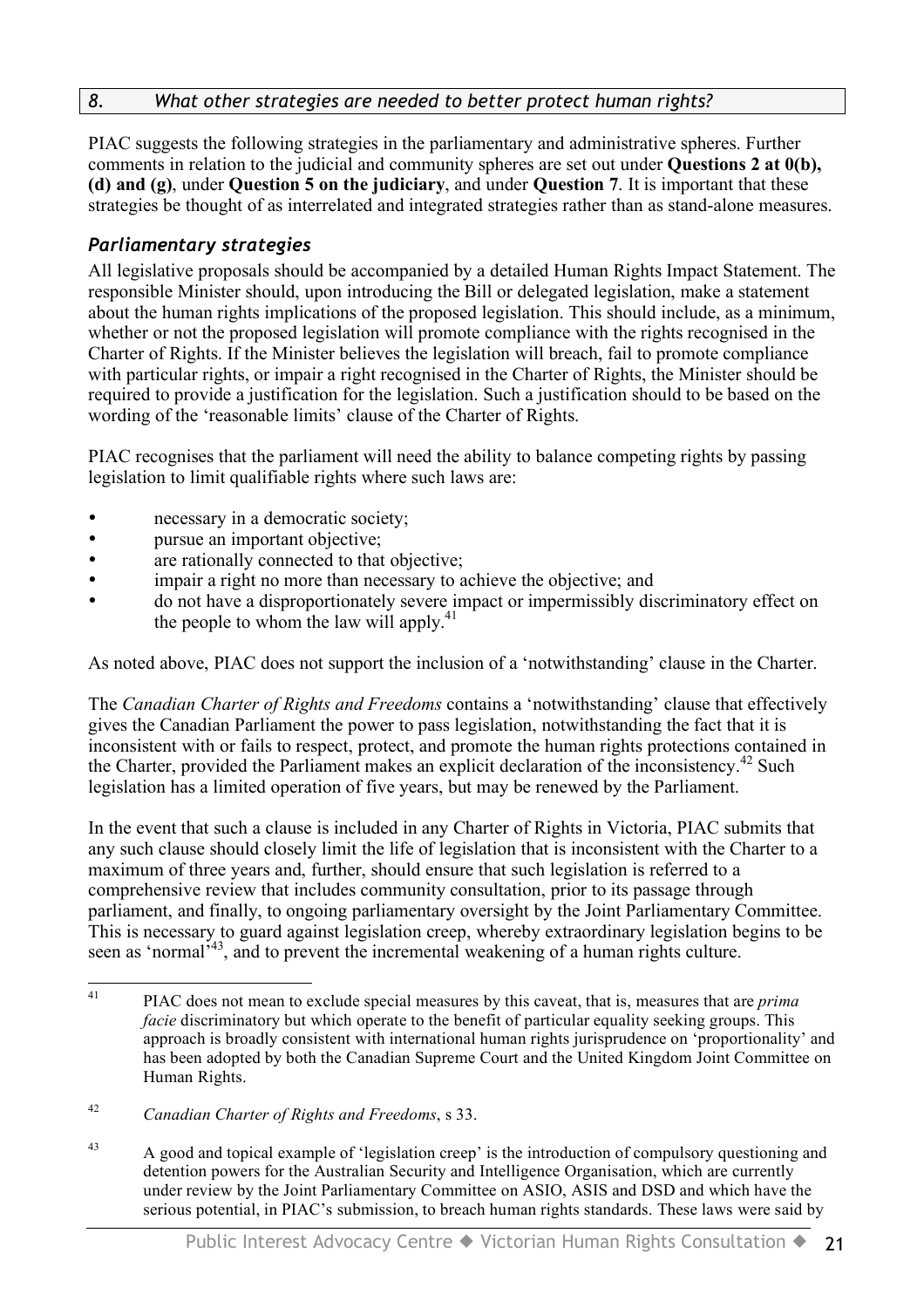Consistent with international law, the Charter should distinguish between absolute and qualifiable rights. Absolute rights cannot be derogated from and include the right to protection from torture and cruel, inhuman or degrading treatment or punishment, freedom from discrimination, the right to life from the time of birth, the prohibition against slavery and enforced labour, the right to be recognised as a person before the law, the right to freedom of thought, conscience and religion; and protection from retrospective criminal penalties.<sup>44</sup>

Qualifiable rights include, for example, the right to respect for privacy and family life, freedom of speech, and freedom of association. Any qualification of the rights should be consistent with the ICCPR and ICESCR.

Further, PIAC has advocated the expansion of the mandate of the Scrutiny of Acts and Regulations Committee to include an active human rights mandate. PIAC also recommends that a Joint Parliamentary Committee be created with a standing terms of reference to inquire into the practices of public authorities on its own information, or on a reference that discloses a significant and systemic human rights issue from the Attorney-General, VHRC, the Ombudsman, or the Auditor-General.

#### *Administrative measures*

 $\overline{a}$ 

Administrative measures for human rights compliance include, as already highlighted:

- The creation of the OHR.
- The creation of guidance documents in relation to human rights protection, not merely equality rights. Examples in other jurisdictions include the United Kingdom Home Office's Human Rights Task Force Secretariat's publication, *Human Rights Task Force Guidance for Public Authorities: A New Era of Rights and Responsibilities. Core Guidance for Public Authorities* (2000), and the ACT Department of Justice and Community Safety's Human Rights Unit's publication, *The Plain English Guide to the Human Rights Act 2004*. PIAC is concerned to ensure that any such manuals are comprehensive human rights documents, and do not remain in a particular subset of human rights protection, such as equality rights.
- The development of practical human rights implementation training and workshops that become part of the fabric of public service professional development<sup>45</sup>.
- The requirement that public authorities articulate their commitment to human rights in the form of a policy framework and undertakings to stakeholders, including the community in the form of a Statement of Commitments.
- The introduction of a requirement that public authorities report annually to parliament on their work to respect, protect and promote recognised human rights standards in the Charter of Rights, including the Statement of Commitments.

the Commonwealth Government to be an extraordinary response to extraordinary events when they were introduced. Yet when the laws came up for review in 2005, the Commonwealth Attorney-General and the Director-General of ASIO submitted that the laws should be made a permanent feature of ASIO's powers.

- <sup>44</sup> Non-derogation of rights is expressly dealt with in Article 4 of the ICCPR.
- <sup>45</sup> See for example, the New Zealand Human Rights Commission's *Making Rights Work*, a training package on the *Bill of Rights Act 1990* (NZ) for the public service.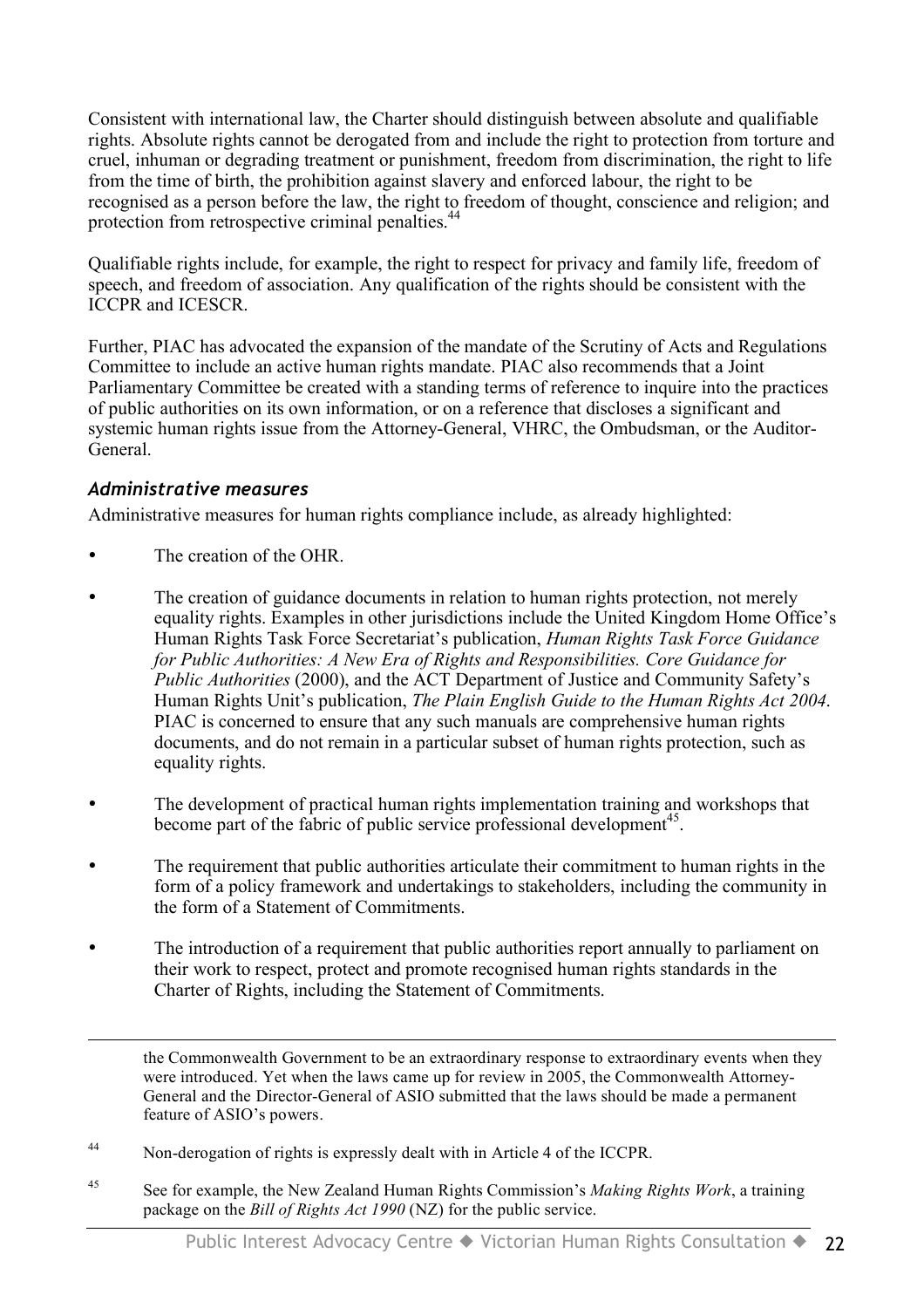• The referral of poor performance against policy commitments/compacts/ community agreements to the OHR and the VHRC to build better awareness and capacity to meet the expectations of the community.

#### *9. If Victoria introduced a Charter of Human Rights, what should happen next?*

PIAC submits that the Charter of Rights should come into effect eighteen months after its passage through the Victorian Parliament.

In the United Kingdom, there was a period of two years from passage through the United Kingdom Parliament before the *Human Rights Act* came into force. This time was used productively to prepare for full implementation of the Act.

In Victoria, the eighteen months should be used to create capacity throughout the public service and to continue community engagement. The following parallel processes should occur within the first six to twelve months:

#### • *Creation of a Task Force with the role mirroring that established in the United Kingdom*.

In the United Kingdom, a Task Force was created with the following functions:

- 1.(i) help Departments and other public authorities prepare for implementation of the Human Rights Act 1998; and
- (ii) increase general awareness, especially amongst young people, of the rights and responsibilities flowing from the incorporation of the European Convention oon Human Rights and thus to help build a human rights culture in the United Kingdom.
- 2. The Task Force will maintain a dialogue between Government and non-governmental organisations on the readiness of public authorities for implementation. It will help identify, promote and support, as appropriate, a range of initiatives and opportunities to assist training and development, including the production and dissemination oof appropriate guidance, good practice and publicity material.<sup>46</sup>

The Task Force in the United Kingdom consisted of Ministers, non-government organisations, public servants from the Home Office, the Cabinet Office, and the Lord Chancellor's Department, and other interested public sector agencies.

PIAC submits that in Victoria, a similar Task Force should created as a mechanism to ensure that the preparation for and implementation of the Charter of Rights is well integrated both within Government and through the community.

#### • *An Inter-Departmental and Inter-Agency Council* (**Council**) *should be formed*.

Each Chief Executive Officer, or senior representative with delegated authority, should be responsible, in consultation with staff and stakeholders, and with reference to a group of human rights experts, to review existing legislation and procedures within their respective Departments or agencies for human rights compliance. Following the review, the Chief Executive Officers should each be responsible for developing a human rights implementation plan. The task of the Council, together with the Task Force, will then be to

 $\overline{a}$ 

<sup>46</sup> United Kingdom Department for Constitutional Affairs, *Taskforce Terms of Reference*, <http://www.dca.gov.uk/hract/taskref.htm> accessed 1 August 2005.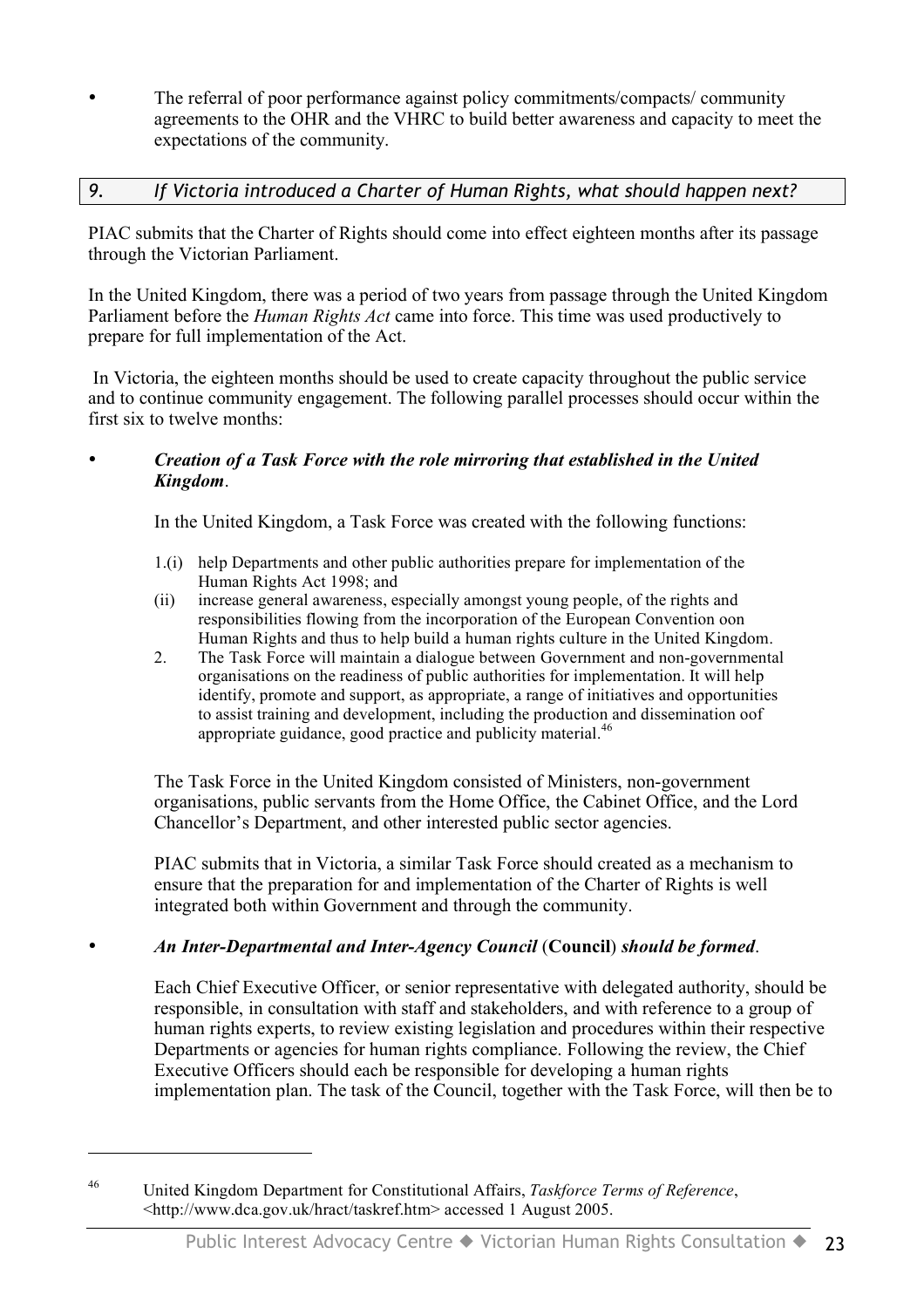integrate the implementation plans to form a coherent whole-of-government implementation strategy.

#### • *The mandate of the Task Force should be carried out on an ongoing basis by the newly created Office of Human Rights within the Office of Premier and Cabinet*.

The OHR will be responsible for the whole-of-government implementation of the implementation strategy and for continuing to ensure the public service in Victoria is adequately resourced to deliver human rights consistent outcomes, and to ensure that mechanisms to ensure community engagement are maintained. It should continue and expand the work of the Task Force and should itself, be required to report to Parliament on human rights implementation and strategies from a whole-of-government perspective.

#### • *Legislate to create the Victorian Human Rights Commission*.

The VHRC should have a mandate that includes the capacity to initiate law reform and research, the function to educate and build capacity in human rights principles in Victoria, an investigative and reporting function, an *amicus curiae* and intervention power in human rights matters, the power to bring representative proceedings in relation to systemic violations of Charter rights, and the power to provide technical assistance to litigants in relation to human rights principles.

The Government should resist an understanding of this Commission as co-extensive with existing anti-discrimination mechanisms such as the Equal Opportunity Commission of Victoria, given that human rights principles include, but go beyond, non-discrimination.

#### • *Human rights capacity building workshops should begin immediately*.

These should be based upon the rights recognised in the Charter of Rights, and touching upon any rights that are the subject of the next phase, if any, of the Charter. These human rights should form a core part of the Victorian public service training program, integrated throughout the existing training programs.

#### • *Government to develop partnerships and commit resources to capacity building*.

Such partnerships would be with the community sector and relevant professions and would include the provision of financial and material resources to build capacity within those sectors.

#### • *Expand the mandate of the Scrutiny of Acts and Regulations Committee*.

This would be expanded to explicitly require it to report on the compatibility of bills and proposed regulations with the rights recognised in the Charter of Rights.

Once its new powers come into effect, where the Committee reports a potential violation of a right, or a conflict of rights, it should be required to provide technical assistance to Parliament as to how it might prevent the violation and/or resolve the conflict of rights, consistent with human rights jurisprudence of proportionality.

#### • *The Government to prioritise the reporting of social outcomes as well as fiscal outcomes*.

This would include creating institutional capacity to ensure that the capacity to develop and report against social outcomes is created; and further, that the outcomes inform policy development.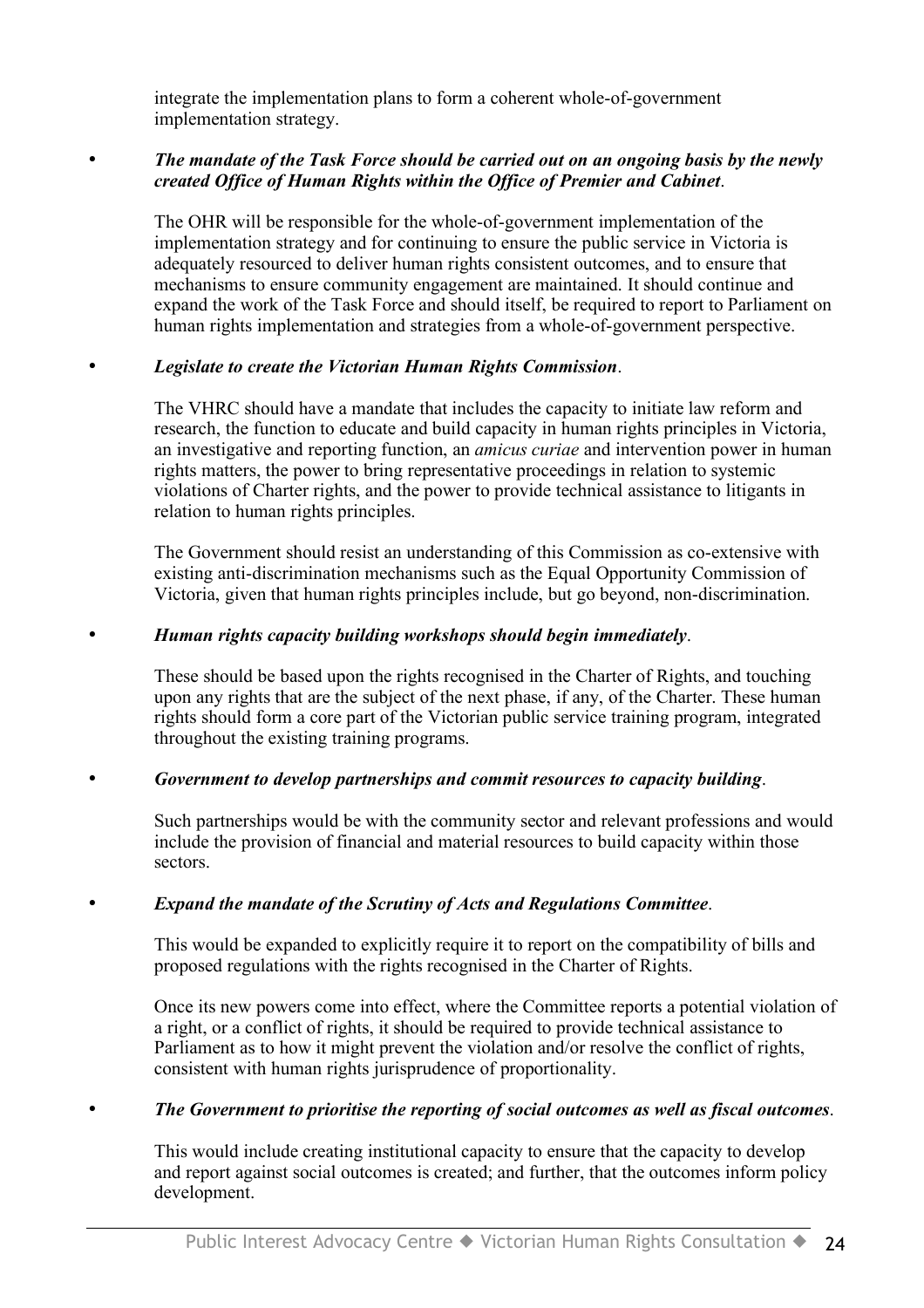PIAC suggests that the Auditor-General play a role in this process, through the development of a specialised unit within that Office. The *Audit Act 1994* (Vic) to be amended to mandate the reporting and auditing of social outcomes.

#### *10. Is there anything else you would like to tell us about how human rights should be protected in Victoria?*

Yes. PIAC refers the Committee to this submission, read as a whole, for a comprehensive proposal about human rights protection in Victoria.

See also the suggestions set out in **Part 6** below.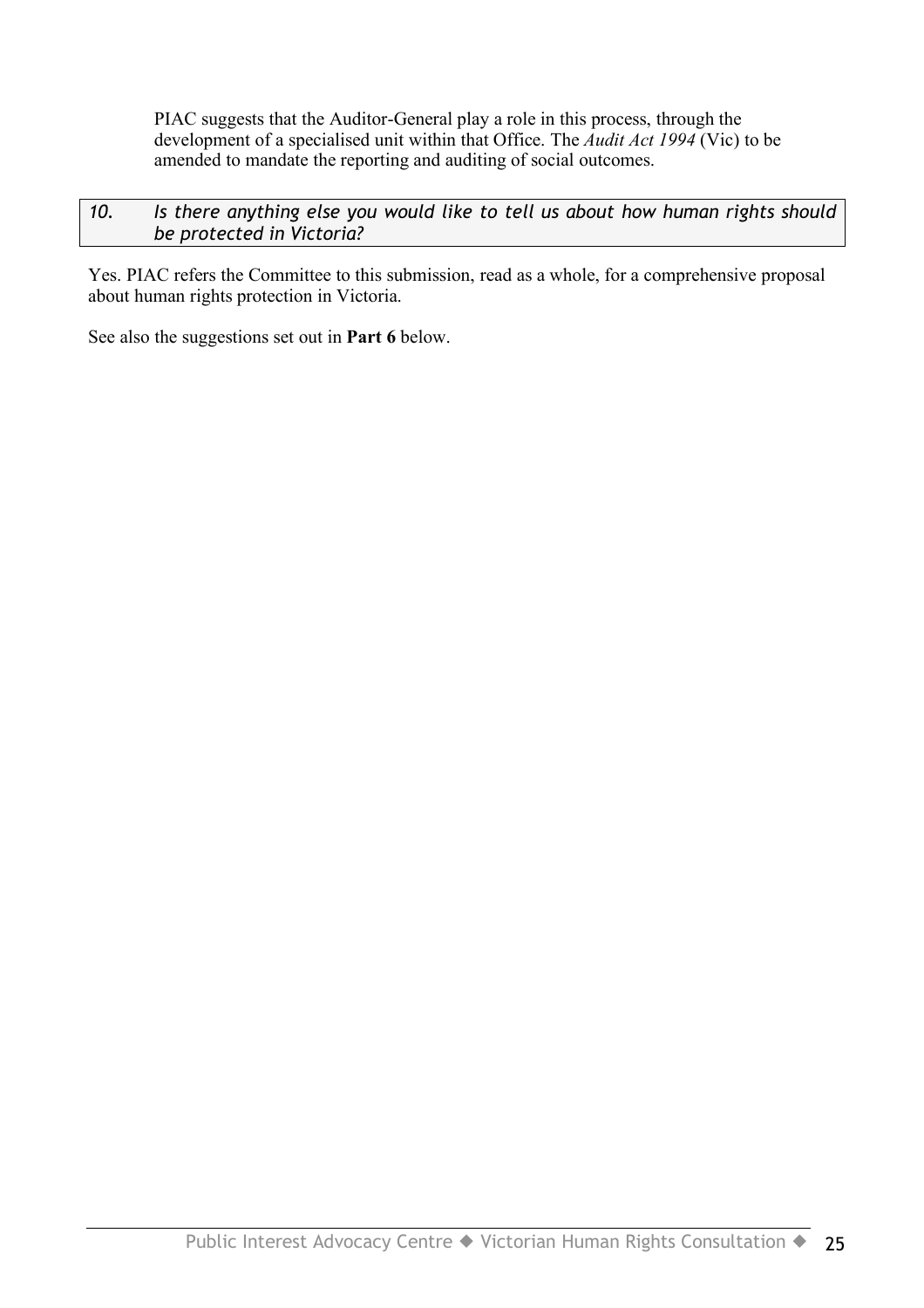## **4. Responses to Government concerns**

A range of arguments have been raised in the *Statement of Intent* to support the limited scope proposed; these are summarised below:

- *A concern to retain Parliamentary sovereignty*: It is said that Parliament rather than the Courts is the appropriate place for decisions about fiscal allocations and policy direction to be set.
- *Delineation of Commonwealth and State responsibility*: It is suggested that the Government does not have control over certain matters because they are controlled by the Commonwealth, particularly in relation to economic, social and cultural rights.
- *A concern to avoid direct access to courts by individuals to claim a remedy*: Presumably this results from a wariness about creating a litigation culture, which is commonly perceived to exist in the United States of America.
- *A concern that rights will be static*: That is, that, once fixed in a Charter of Rights, the document will fail to respond meaningfully to the needs of generations to come.

PIAC addresses each of these briefly here, and touches on some of these issues in its broader submissions.

### **Parliamentary sovereignty**

Parliamentary sovereignty denotes the principle that no Parliament is bound by way of precedent by the actions of previous parliaments and similarly, it cannot bind its succesors.

It is sometimes used to denote the idea that Parliament should not be told what to do by other branches of Government, that in AV Dicey's famous statement that '… no person or body is recognised … as having a right to override or set aside the legislation of Parliament'. 47

This view is not consistent with the contemporary practice of democracy and separation of powers in Australia. The attitude of courts to attempts by the legislature to exclude judicial review through the use of privative clauses teaches us that there is a contemporary acceptance that legislation and executive action should be subject to judicial oversight.<sup>48</sup> The common law imports a number of protections against the erosion of 'fundamental freedoms' by parliament by creating judicial assumptions that parliament does not intend to trespass on individuals' freedoms absent clear legislative provisions to the contrary.<sup>49</sup>

The idea that parliament may do whatsoever it pleases is an anachromism. Democracy as it is practiced in contemporary Australia is founded on a three-way dialogue between the Judiciary, the Parliament and the Executive. Government then is not limited to the Executive, delivering its policy agenda through Parliament. The Judiciary plays an important limiting role on what the Executive and the Parliament can lawfully do. By permitting the courts to adjudicate rights claims against the public authorities, Parliament and the Executive are submitting to an important democratic check.

PIAC is not advocating that parliament loses sovereignty, if that term is properly understood to mean that parliament can legislate on any matter it chooses to do, subject to constitutional limits. By permitting courts the adjudicate rights claims, to interpret legislation consistent with rights standards, and to strike down legislation that cannot be so read as invalid, the parliament does not

- <sup>48</sup> For example, *Plaintiff S157/2002 v Commonwealth of Australia* [2003] HCA 2, per Gleeson CJ.
- <sup>49</sup> *Coco v R* (1994) 179 CLR 427.

 <sup>47</sup> AV Dicey, *Introduction to the Study of the Law of the Constitution* (1885).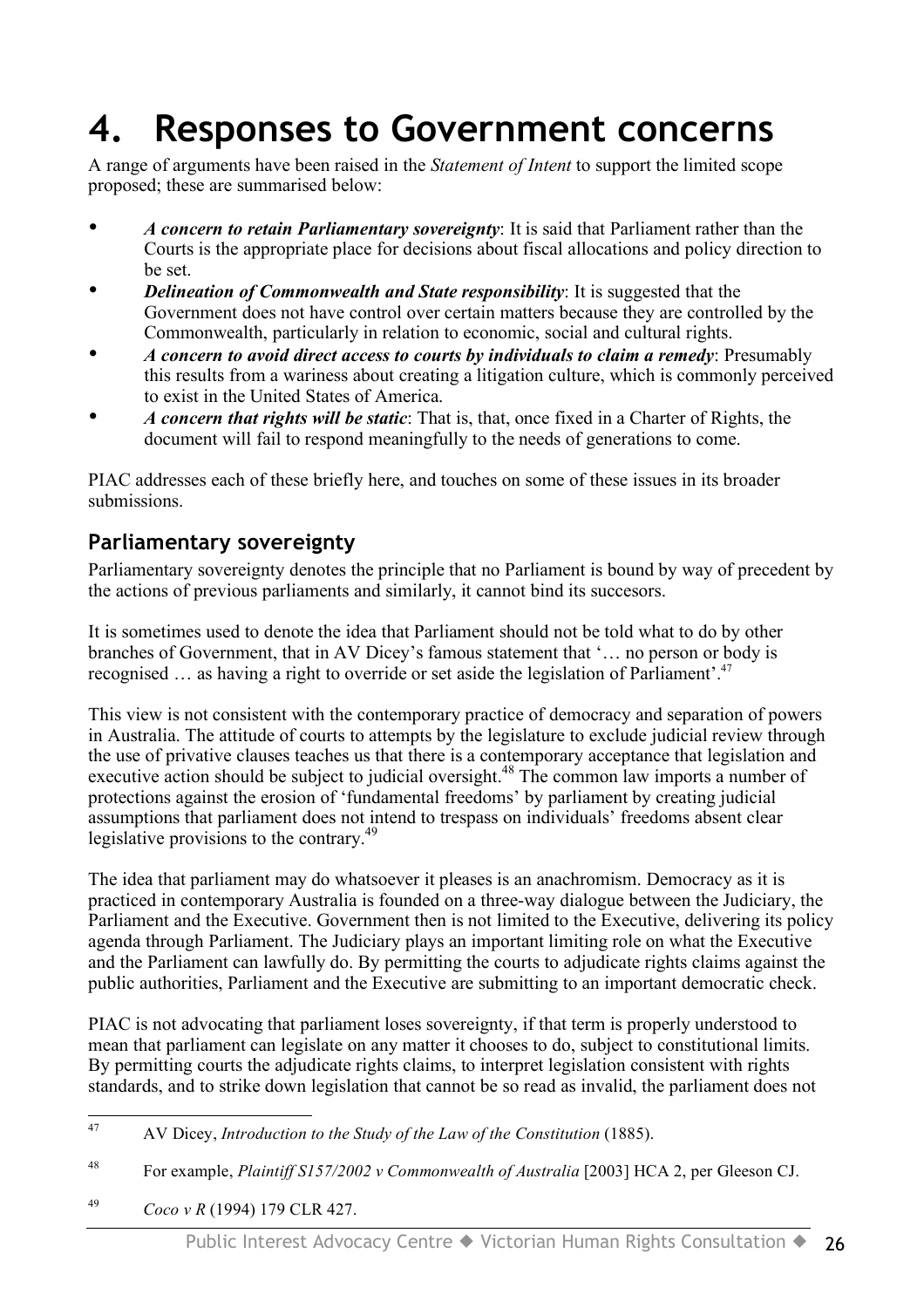lose sovereignty. It merely loses the ability to make decisions that adversely affect human rights unless it can provide strong justification and accountability. Parliament does not lose the ability to override a court's decision with counter-veiling legislation. However, it does need to be able to justify its position to the public in doing so.

### **Delineation of Commonwealth and State responsibility**

The *Statement of Intent* claims that, particularly in the field of economic, social and cultural rights, the Government cannot be expected to properly deliver human rights outcomes because it does not retain control over those areas, for example, welfare rights.

PIAC does not expect that the Victorian Government should bear sole responsibility for programs it does not administer. However, consistent with the Victorian Government's commitment in its social sustainability plan, *A Fairer Victoria*, PIAC submits that the Victorian Government should, at a minimum, accept that it should work to protect and promote relevant rights standards to the extent it can, and should advocate that the Commonwealth deliver its services and programs in a way that is consistent with the Victorian rights-based paradigm. PIAC reminds the Government that in *A Fairer Victoria*, it stated:

The framework acknowledges that the Commonwealth Government has responsibility for many policy areas such as social security and that the Victorian Government's responsibilities do not extend to all policy areas where action could be taken to improve the well being of individuals, families and communities. Despite these constraints, the framework aims to address those areas where the State Government can have an impact on the causes and consequences of disadvantage.<sup>50</sup>

PIAC expects the Victorian Government to adopt a similar posture in relation to rights protection, as a minimum.

## **Litigation culture**

PIAC's submits the existence of a costs jurisdiction creates a very different litigation context than in the United States, where costs do not follow the event. PIAC submits that this renders a general anxiety about the creation of a direct right to enforce rights violations and the potential for the provision of enforceable rights to result in a flood of litigation overstated.

## **Fixed concepts of rights**

The involvement of the judiciary in the interpretation and operation of a Charter of Rights is the best means of ensuring that the rights recognised in the Charter of Rights remain relevant to Victorians through time. This is the means by which the common law has continued to remain a relevant body of law.

 <sup>50</sup> *<sup>A</sup> Fairer Victoria*, 4.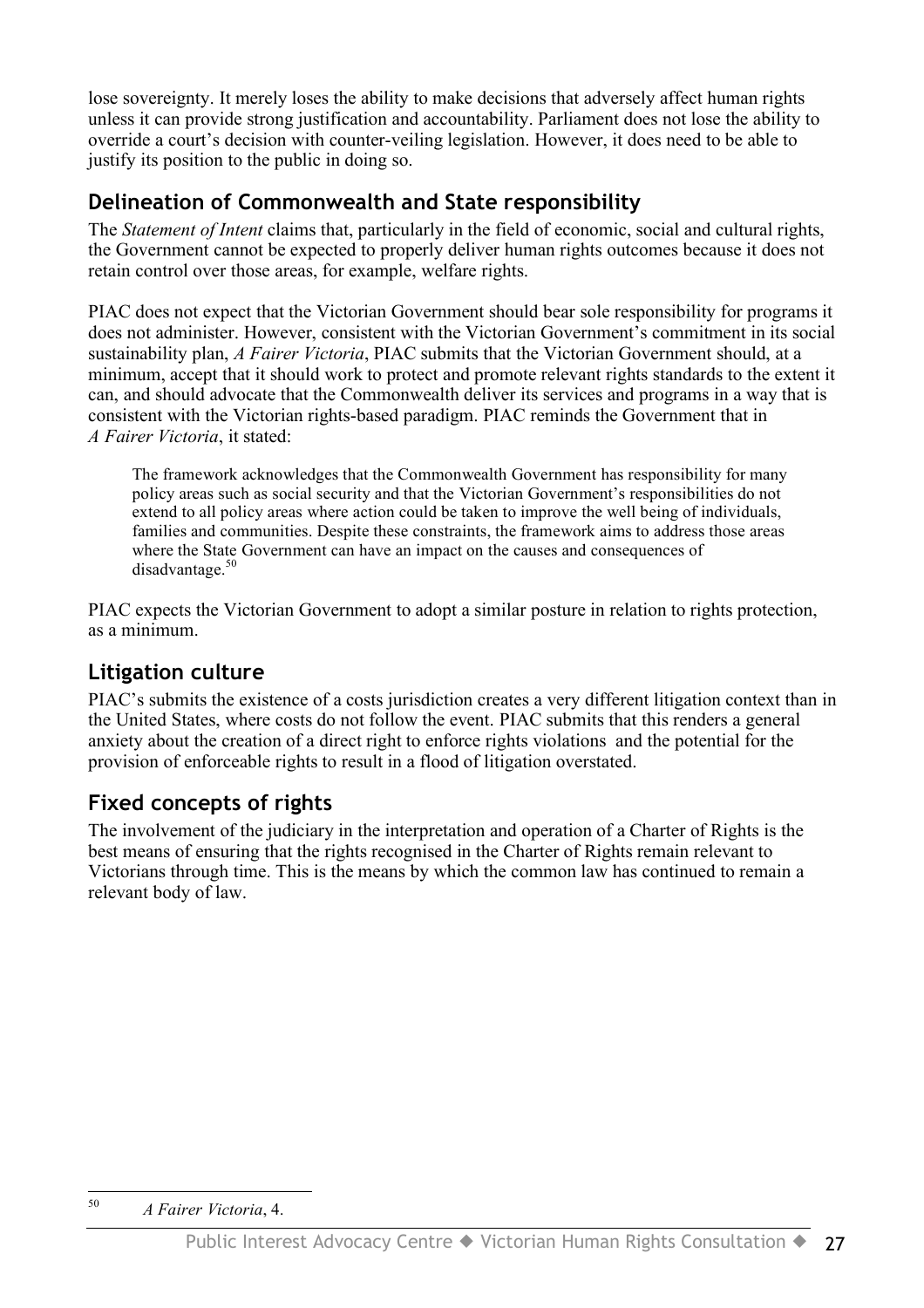## **5. Charter of Rights – an alternative model**

As PIAC has already set out, it regards the *Statement of Intent* as a premature foreclosure of the options available to Government.

If the Government is unwilling to consider the model PIAC prefers, PIAC offers the following as an alternative model.

PIAC offers a two-stage implementation plan (Phase 1 and Phase 2).

In Phase 1, PIAC proposes that the Charter of Rights recognise and enforce the civil and political rights articulated in the ICCPR, and further, recognise the economic, social and cultural rights articulated in the ICESCR with a timeframe for progressive implementation and full enforceability.

In Phase 2, all rights listed above should be recognised and enforced.

In suggesting two phases of rights, PIAC does not indicate a preference for phased introduction of rights but rather a phased introduction of the *enforceability* of those rights. PIAC believes there are significant difficulties in expanding the spectrum of rights protected at a later time. There is now an impetus and a commitment in Victoria, within Government and the community, to bring human rights standards to life in a locally relevant way. Victorians should be wary of the experience in the ACT where, in order to begin a 'rights conversation' in the community, advocates for a Charter of Rights agreed to allow economic, environmental, and Indigenous rights to be considered in a review after a year of the operation of the *Human Rights Act 2004* (ACT). The ACT now faces a very difficult task to achieve protection of those rights.

In light of the ACT experience, the Victorian Government will be understood to be reluctant to step up to the plate of rights protection and promotion should it seek to limit the scope of a Charter of Rights at this early stage. It would be preferable, in PIAC's submission, to recognise the full cast of human rights now as reflective of the Government's rights vision, but to stagger implementation or enforceability until a later time. If this course is followed, Victorians will be reassured of their Government's commitment to human rights.

Regardless of whether the Government chooses to take up either of the two models put forward by PIAC, the following section outlines measures that the Government should take in the context of a Charter of Rights, or no Charter of Rights, to improve rights protection in Victoria.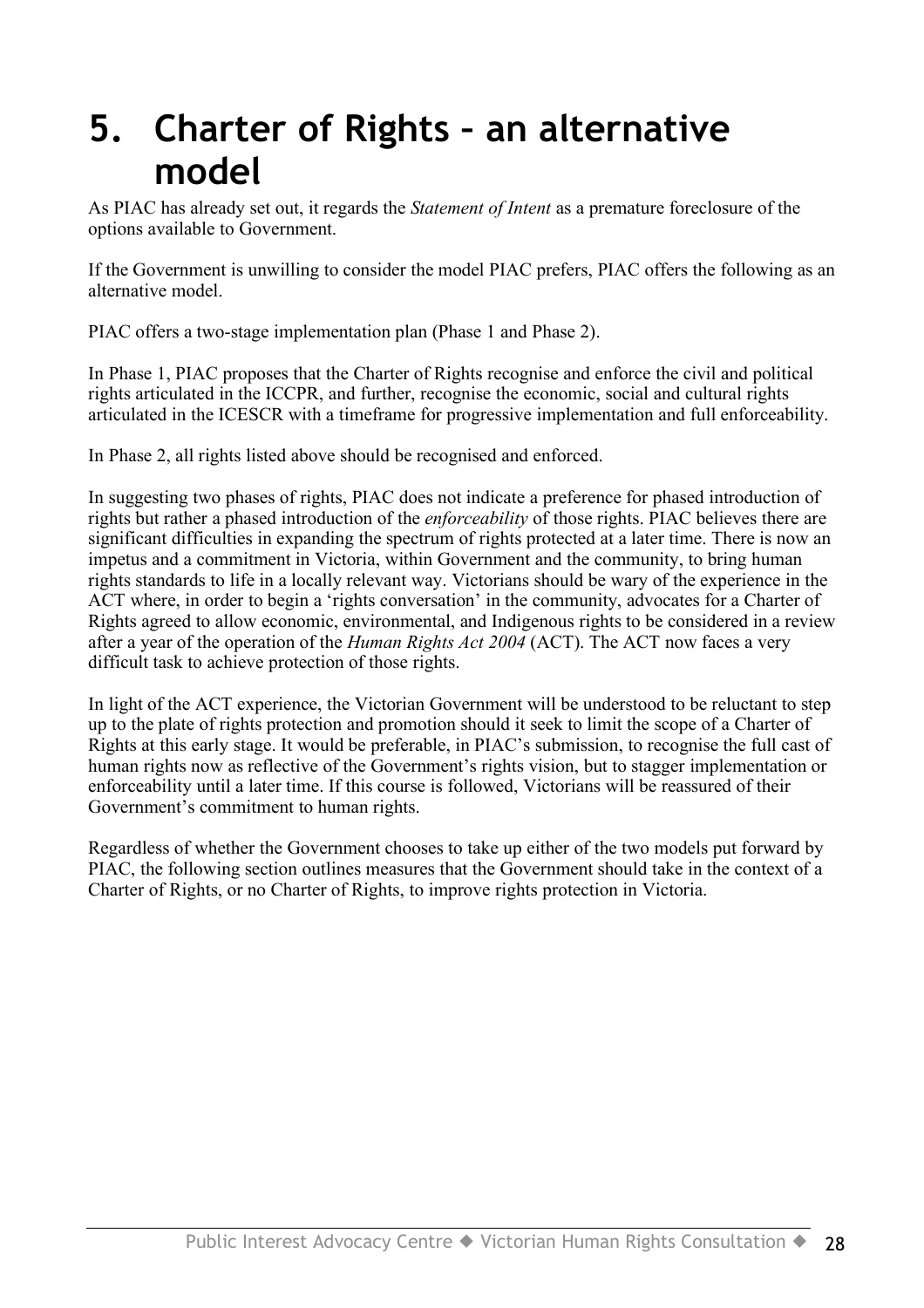# **6. Charter Plus**

PIAC now turns to how to create an effective platform for the inculcation of human rights principles in Government.

PIAC submits that human rights and social outcomes-focused policy platforms should be implemented by the Government irrespective of whether a Charter of Rights is enacted.

Further, PIAC submits, a greater emphasis on reporting against social measures and outcomes, connected to action plans, should be instilled in the Victorian public service.

## **Use of policy platforms**

The Government has used policy platforms imaginatively so far in its term in office to give life to policy commitments. Good examples of the Government's willingness to use policy statements to catalyse action and change include *Growing Victoria Together*, an integrated economic, social and environmental direction for Victoria; *Victoria: Leading the Way*, a policy statement about economic sustainability; *Securing Our Water Future Together*, a white paper about water and environmental sustainability; and *A Fairer Victoria*, a policy statement about addressing disadvantage and creating social sustainability. PIAC submits that a Charter of Rights would entrench this vision of substainability in Victoria, but recognises the value of policy initiatives in this vein, regardless of whether a Charter is introduced.

PIAC submits that policy platforms and action plans should be framed to promote human rights outcomes. A strong example of a policy package that is rights based comes from Western Australia where a coalition of government actors including the Department of Premier and Cabinet, the Equal Opportunity Commission, the Office of Equal Employment Opportunity, the Department of Indigenous Affairs, and the Office of Multicultural Interests has developed a Policy Framework for Substantive Equality.<sup>51</sup> This Policy Framework builds upon the WA Charter of Multiculturalism and includes implementation guides and resources for the public service.<sup>52</sup>

PIAC endorses this approach because human rights are not treated as an 'add-on' but rather infuse the policy package. Further, the Policy Framework is a call to action, and supports implementation with 'how to' guides, capacity building initiatives such as a dedicated office in the Equal Opportunity Commission to support other public authorities' efforts, and accountability and monitoring strategies.

### **Social Performance Reporting**

 $\overline{a}$ 

PIAC acknowledges that the Government has begun to use concepts such as 'sustainability' in its policy and action platforms. This indicates a concern with holistic outcomes, including social outcomes. PIAC commends the Government for its understanding and implementation of the importance of working explicitly to achieve social, as well as fiscal and environmental, outcomes.

<sup>51</sup> *The Policy Framework for Substantive Equality: Responding to the Different Needs and Priorities of Individuals and Communities* (February 2005).

 $52$  The supporting resources for implementation include a specialised unit within the Equal Opportunity Commission, the Substantive Equality Unit; a Summary Guide for Chief Executive Officers; and the following documents: Implementing the *Policy Framework for Substantive Equality*; Understanding the *Policy Framework for Substantive Equality*; Reporting Framework on the *Policy Framework for Substantive Equality*.